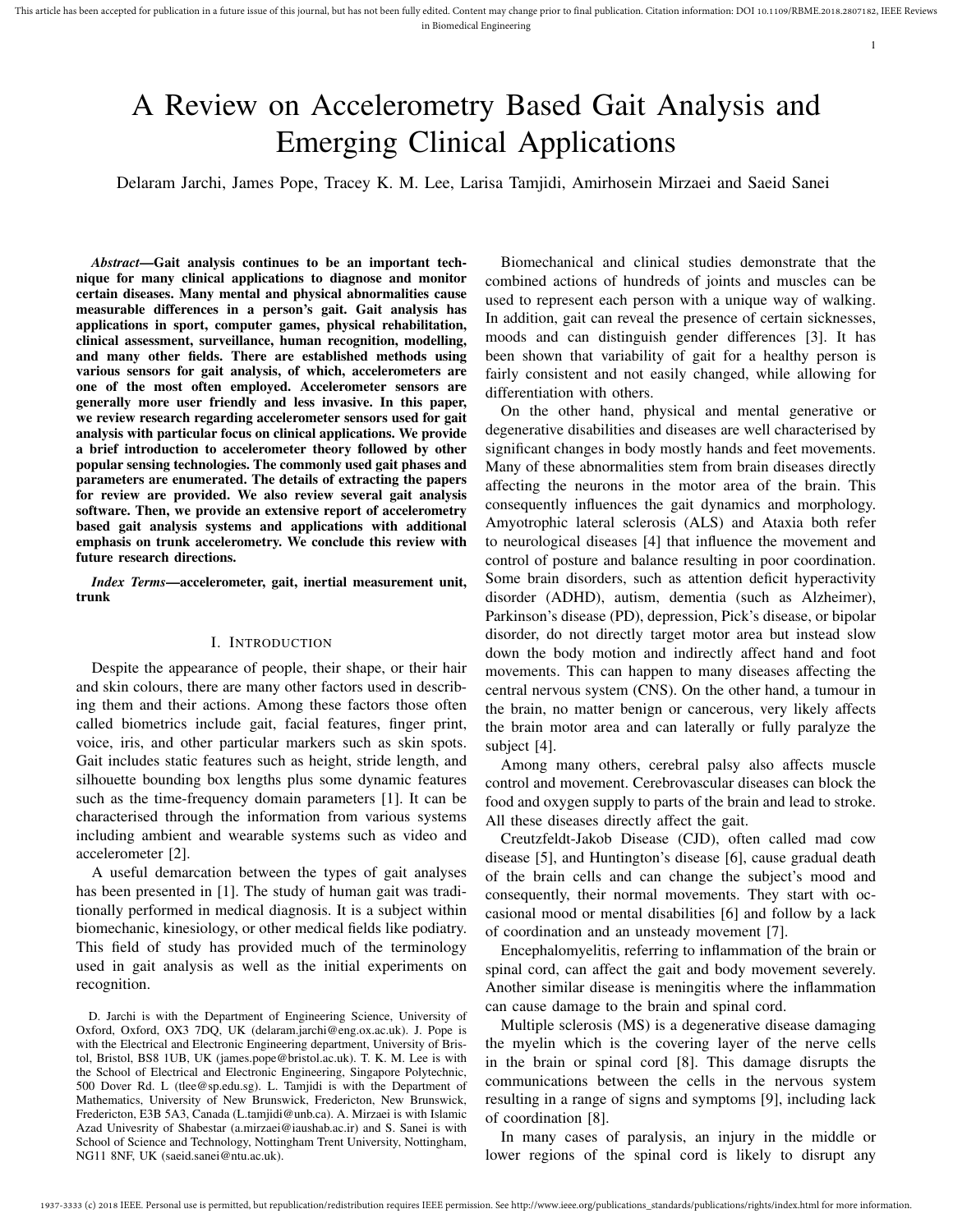function below the injury point, resulting in the inability to move the feet or feel sensations. In this situation, the brain is unable to relay a signal to an area of the body. Also, in the case of brain diseases such as epilepsy, seizure onset will result in temporary loss of control often, but not always, accompanied by convulsions, unconsciousness or uncontrolled jerking movement (tonic-clonic seizure) to as subtle as a momentary loss of awareness, namely absence seizures [10]. Analysis of gait for fall detection can significantly reduce the risk of injury for such patients.

In using video cameras for gait often more than one camera is needed to overcome the occlusion problem, therefore, it is more suitable for indoor use. Presently, rehabilitative assessment and monitoring are labour intensive.

One way to emulate and translate the experience of healthcare practitioners is in the form of tests for limb function for tasks deemed essential in the activities of daily living (ADL). There are a large number of such established tests which involve the movements of a patient and their interactions with their environment [11]. The use of sensors in consumer devices such as mobile phones and gaming consoles allows for a better user experience as the processors in these devices deduce the intention of the user by their movements.

Of the sensors that are currently used to measure and detect movement, the accelerometer is commonly adopted. Its widespread use initially came about from automotive applications such as activation of airbags. Presently by itself or as part of an Inertial Measurement Unit (IMU), accelerometers find applications in consumer devices such as digital cameras, health trackers, smartphones and interactive computer games. In less prominent applications, accelerometers are used in demanding industrial environments, such as measuring vibrations between motors and their mountings and for measuring tilt. All these require accelerometers to provide higher sensitivity, robustness, and smaller size at a lower cost. As a result, accelerometers have proven very useful for in vivo movement analysis.

There are other considerations related to the sensor deployment, for example, the placement and method of attachment for optimal analysis and also finding the best ways to filter and analyse the data. Commonly used accelerometer types are piezoelectric, thermal and capacitive, the last one is usually fabricated using micro electromechanical sensor (MEMS) technology which is also the lowest in cost because of so called economies of scale. Currently, most work in simulation of accelerometers has to do with verifying a design at the semiconductor fabrication level. There are also some simulations performed at the device level, but many of these treat the device as a "black box".

There are three major areas of challenges that accelerometers present in their use. First one is the effect of drift or change in the internal mechanical or electrical properties, which can manifest itself as a bias or an offset in readings. The second is noise from amplified microscopic mechanical motions. Third is the effect of gravity, which is ever present. While this is strictly not a defect, we have to consider that the gravitational force vector is projected and superimposed along the axes of sensitivity of the accelerometer. Thus, the movements

along these axes experience the confounding gravitational effect. Furthermore, with movements at frequencies beyond 10 kHz, the internal mechanical parts of an accelerometer move nonlinearly resulting in dynamic errors.

There are a number of review papers in the literature which address the use of accelerometers and gyroscopes for gait analysis. These include studies focused on the analysis of running gait [12] and the assessment of standing balance and walking stability in PD patients [13]. The effects of device location, age, and testing protocol using accelerometers in gait measurement have been investigated in [14]. A limited review on accelerometer based gait analysis has been published in [15]. A review on inertial sensors for walking speed estimation has been provided in [16]. Other review papers with a broader purpose using wearable or both wearable/non-wearable sensors are presented in [17] and [18]. The most related review paper to our paper is [19]. The distinction between this paper and our work is that our paper first provides a brief methodology and mathematical background on accelerometer and gyroscopes, followed by a brief explanation of other sensing technologies and a comprehensive overview of gait parameters and events. Then, it is focused on the use of accelerometry based gait analysis regarding validation platforms, clinical applications and trunk accelerometry based systems. The remainder of the paper is structured as follows. In section II, the theory of accelerometer and practical considerations are explained. Then, other popular sensing technologies for gait analysis are briefly explained in Section III. The commonly used gait phases and parameters are briefly described in Section IV. This is followed by describing the method to extract accelerometry based papers for reviewing and introducing several gait analysis software used for accelerometry. Then, different platforms for validation of the accelerometry based gait analysis systems, gait analysis applications, and trunk accelerometry based analysis are reported in Section V. Finally Section VI concludes the paper and summarises the research directions in accelerometry based gait analysis and potential improvements for future studies.

# II. THEORY AND USE OF ACCELEROMETER

In this section, we present a brief and intuitive description of accelerometer operation followed by a discussion on some practical issues in normal use.

# *A. Theory and use of accelerometer operation*

The devices mentioned in this review measure acceleration by changes in the internal capacitance of the device. As mentioned in Section I, these devices are typically fabricated using MEMS technology on microstructures built into polysilicon. Some microstructures are fixed and some are movable, suspended from fixed points. By impressing a voltage between them, a capacitive effect arises from the electronic charge stored in these structures which is proportional to the area and the physical distances between these structures. External physical movements cause the distances between the microstructures to change, which in turn result in changes to the capacitance which eventually cause changes to the voltage.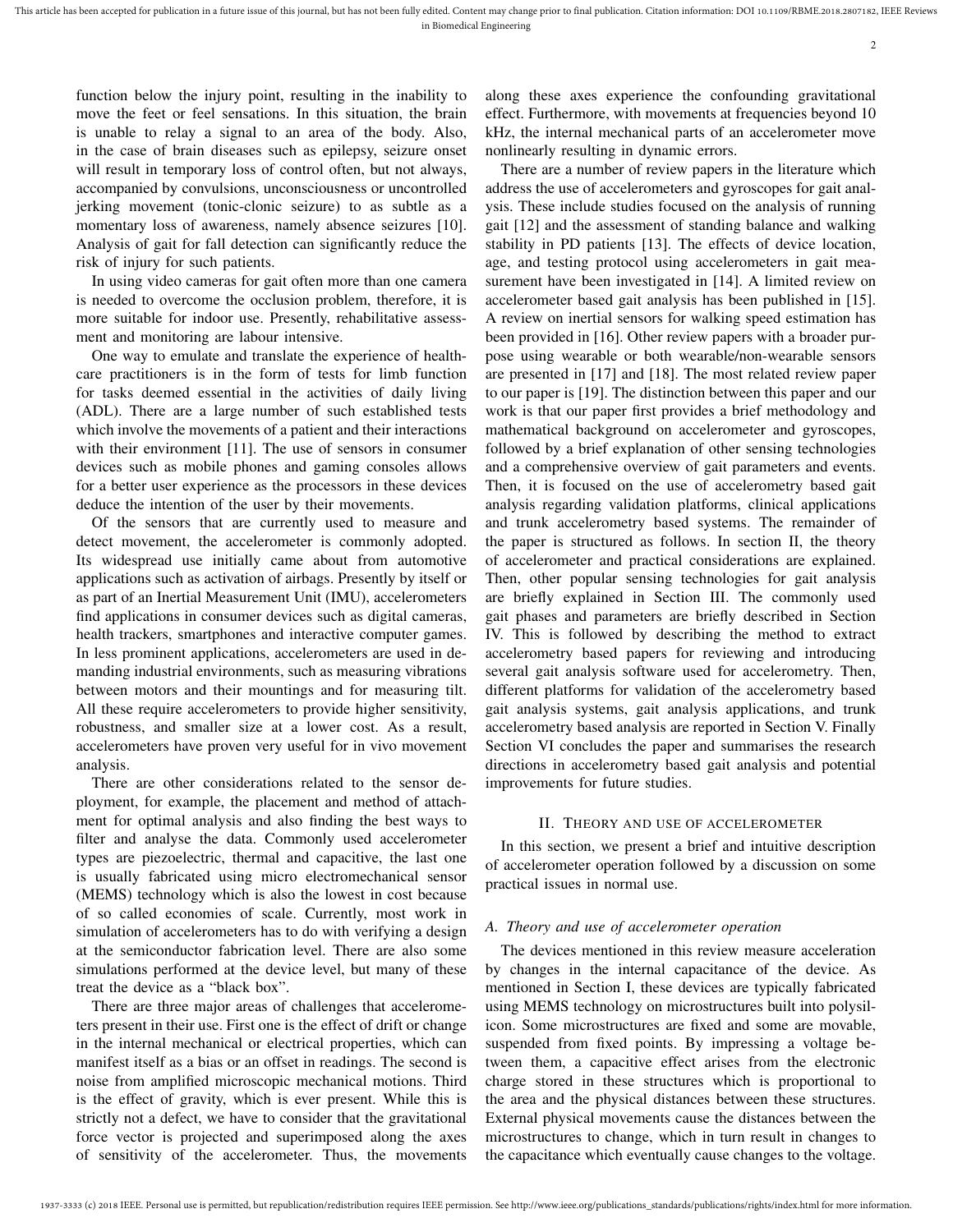3

**PROOF MASS (moving)** UNIT CELL CS1 < CS2 **CS2 CS1 FIXED PLATES PROOF MASS (at rest) DENOTES ANCHOR** UNIT CELL CS1 = CS2 **CS2 CS1 CENTER PLATE** Fig. 1. An accelerometer sensor, simplified view, from ADXL50 [22] datasheet. Anchor points move with frame of the device, while inertia of the proof mass causes the distance between fixed plates to vary, changing the capacitance. capacitor techniques.

> As discussed in Section I, the acceleration has two main components: the first being the inertial acceleration that is linked to changes in velocity, which may result from rotation, translation, or both. The second component consists of gravitational acceleration arising from the microstructures being deflected in proportion to their static orientation to the gravitational field. Removing the confounding effect of this kind of acceleration [20] can be difficult.

> In the simplified diagram of Fig. 1 the main interaction happens between a proof mass to which some plates are attached. The proof mass is suspended from the body or frame of the accelerometer device and secured through anchor points. Another set of plates which are fixed to the frame and the changes in the distance between the two induces a change in the voltage between the plates. When the accelerometer frame moves, the inertia of the proof mass induces a reactionary force which is applied to the springs (fabricated from polysilicon). These springs are affixed to the frame of the device at anchor points. The spring deformation is assumed to be linear so that the accelerometer obeys the familiar mass-spring-damper equation derived from Newton's and Hooke's Laws [21]:

$$
M\frac{d^2\mathbf{E}}{dt^2} = M\frac{d^2\mathbf{D}}{dt^2} + b\frac{d\mathbf{D}}{dt} + k\mathbf{D}
$$
 (1)

where  $M$  is the mass of the proof mass,  $E$ ,  $D$  the distance travelled by the proof mass with respect to the earth and with respect to its anchors respectively,  $b$  is the damping factor, and  $k$  the spring constant. In addition, there are electrostatic forces between the fixed and moving plates which also need to be considered. In order to measure the speed of movement, consider the relative motion between the stationary plates and the moving proof mass which changes the capacitance between them. However, to measure the acceleration, the transfer of charge is amplified electronically by mixing in a high frequency AC signal using a double sideband suppressed carrier modulation technique.

Finally, the amplitude-modulated signal is synchronously demodulated and amplified. The model based on the work by Grigorie [23] includes three main blocks as in Fig. 2. There are several ways to measure the movement due to the capacitance changes. Early methods used closed loop feedback by impressing a voltage on the capacitor plates so the proof mass stays at its original position [22]. Changes in this voltage thus reflects the change in position. More recent methods are open loop, where the capacitance is obtained using switched-

We have mentioned in Section I about the widespread use of accelerometers, but the limitations of current devices prevent them from being used in even more applications. A prime example is that of deriving the speed and distance moved by performing mathematical integration of the measured acceleration. In practice, the measurements drift and the integration causes these errors to accumulate, rendering the readings to be useless. To overcome this, it is necessary to periodically recalibrate the accelerometer readings. One popular method is zero velocity update (ZUPT), and also other schemes which depend on when an external event indicates an instantaneous null in a movement, for example in between footsteps [24].

Another source of accelerometer noise arises from mechanical sources due to the proof mass being subjected to Brownian movement. However, a lot more noise comes from electronic sources. The conversion of minute capacitance changes to usable voltages requires high electronic gain and with that, an increase in noise. A widely used method benefits from switched capacitor techniques and the oscillation frequency can feed through the main signal, resulting in aliasing effects.

This may be worsened with the use of chopper amplification with synchronous demodulation, to moderate the effect of drift.

# *B. Practical considerations in using accelerometers*

In Section I we mentioned that accelerometers have gained even wider use by being part of consumer devices like smartphones and tablets. It is useful to differentiate between such installed units and those available as standalone units, where the accelerometer integrated circuit has settings for force sensitivity and often external components perform simple filtering of the operating frequencies. These units are small in size, consume little current but needs proper packaging to use.

By way of contrast, in ready to use consumer devices, there is no control over how an accelerometer is mounted in its physical environment. This affects its operating conditions in terms of temperature, humidity and electronic interference. In addition, further electronic filtering may be employed and the operating software can further filter the signal and introduce further latencies in signal processing. Studies concerning consumer devices may be almost immediately invalidated as they are obsoleted by the time publication takes place, as borne by new consumer models appearing every so often, with new hardware and operating systems. In these situations, in order to achieve device independence [25], there is little the user can do but to treat the accelerometer like a "black box", where the digital readout is assumed to be a measure of the acceleration and imperfections are treated statistically and data calibration would need to be employed for demanding applications.

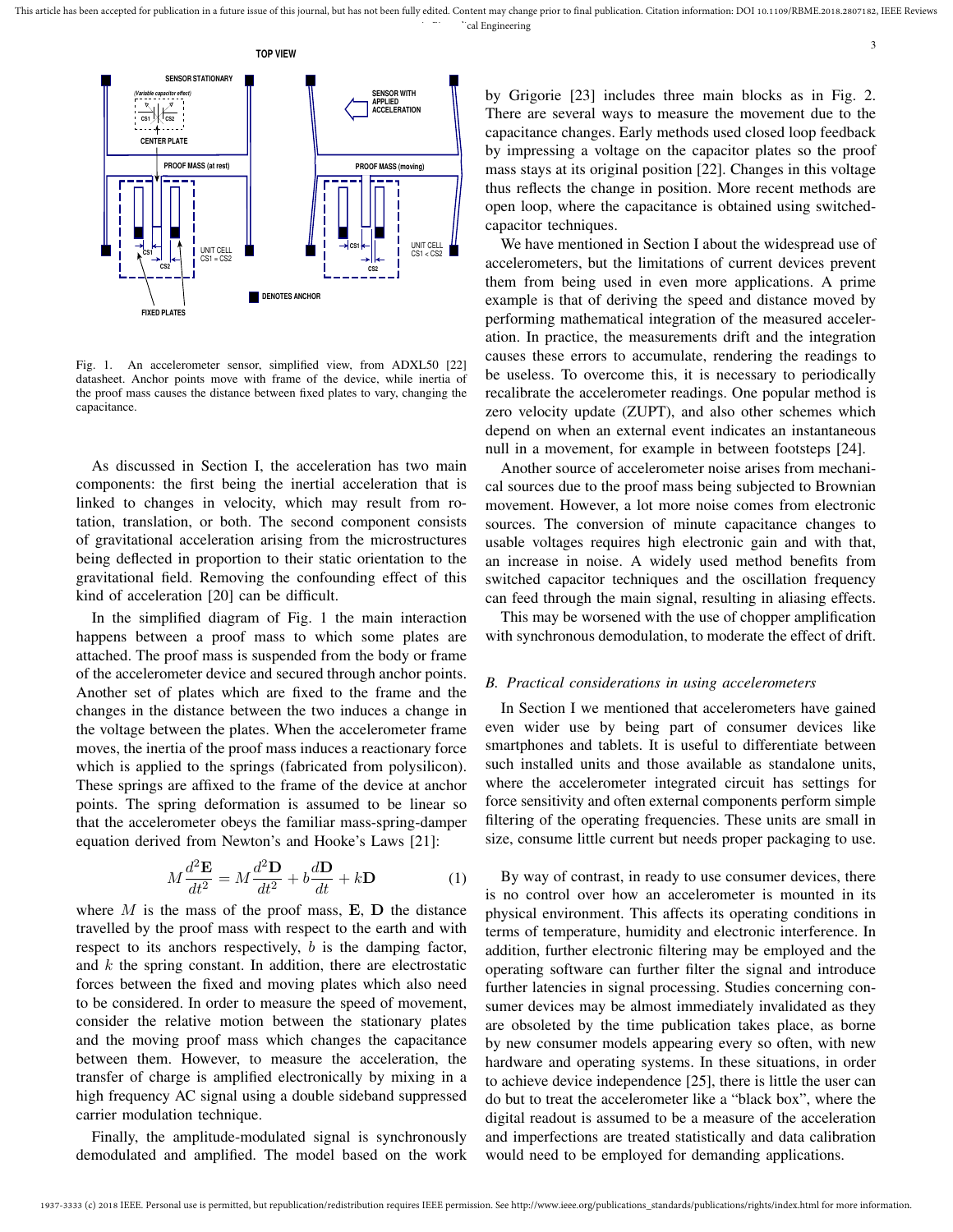

Fig. 2. Accelerometer block diagram including mechanical subsystem, electronic sensing and phase sensitive demodulator.

In this case, a model that encompasses the least common characteristics has to be used. In spite of these, the use of accelerometers in consumer devices has proven to be adequate for many clinical purposes as seen in various publications such as [26], where the measurements are compared with gold standard equipment such as motion capture cameras and accelerometers in equipment designed for clinical grade use.

# III. OTHER SENSING TECHNOLOGIES FOR GAIT ANALYSIS

In this section, the selected wearable technologies used in gait analysis are briefly described. Section II has introduced the theory behind the accelerometer and its usage. The use of accelerometry for gait analysis has been significantly increased due to their ease of use, portability and the capability to be integrated into low-powered wireless embedded platforms. The aim of this section is to provide a brief overview of other popular existing wearable technologies for gait analysis.

#### *A. Gyroscope and IMU*

Of the other sensors that are used in clinical motion studies, the gyroscope is arguably the next most commonly used after accelerometer. Some important details are provided here. The gyroscope can be attached to the feet to measure the angular velocity of foot for detecting different gait phases [27]. The MEMS technology used in accelerometers is used to

drive down the cost of gyroscopes so they are often featured alongside accelerometers in many devices and in IMUs. In contrast to accelerometers which can directly measure linear acceleration, gyroscopes measure the angular movement about a given axis. Accelerometers by themselves can measure angular rotation but they cannot give a good a result as gyroscopes as shown in [28]. Thus the gyroscope can be used to correct or even fused with accelerometer readings, when deployed together such as in an IMU.

There are a slew of technologies that cater to high end applications down to those in consumer devices, where the main technologies driving miniaturization are fiber optic and MEMS. Except for gyroscopes working on optical principles, what the other types have in common is a mass that is constantly moving within the device in order to measure the angular motion. This motion causes the gyroscope to consume more current than accelerometers. We examine one MEMS gyroscope technology which is based on Coriolis acceleration [29]. As opposed to centrifugal acceleration which is always present in rotation, Coriolis acceleration occurs whenever there is motion along the radius of the rotation.

Fig. 3 shows the schematic of the single axis of a gyroscope which rotates clockwise, together with its semiconductor substrate: this has capacitive fingers fabricated as part of its structure. To this substrate a frame with a set of capacitive fingers, is tethered with springs. To this frame, tethered with springs as well, is a mass driven into mechanical resonance and constrained to move in one direction. On the left of the figure, we consider the mass as it moves to the top of the figure along the radius of rotation. The Coriolis force acts on the frame which deflects to the left as shown. On the right of the figure, as the mass resonates it now moves to the bottom of the figure and now the Coriolis force causes a deflection to the right. The varying distance between the capacitive fingers is picked up as a voltage which gives a measure of the angular speed. From [28], it can be shown that the displacement of the frame relative to the substrate is:

$$
\mathbf{D} = 2(\mathbf{\Omega} \times \mathbf{v})M/k \tag{2}
$$

where  $\Omega$  is the angular velocity of the gyroscope, (direction out of the page), and v the velocity of the resonating mass along the radius of rotation,  $M$  is mass,  $k$  is the spring constant of the frame-substrate springs. By driving the resonating mass at a known frequency, its changing displacement D induces a voltage from which the angular speed can be derived with good linearity. However, as with MEMS devices, the problems of drift and noise and other artefacts remain. An IMU can be a combination of both accelerometers and gyroscopes that measures rate, angle and direction of motion. IMUs can be attached to any part of the body and are effectively used in gait analysis. Recent IMUs have built-in magnetometers as well that can be used in fall detection.

# *B. Force plates*

The force-plates measure vertical ground reaction forces (GRF) applied during gait by a subject. A force platform can be integrated under the moving belt of the treadmill or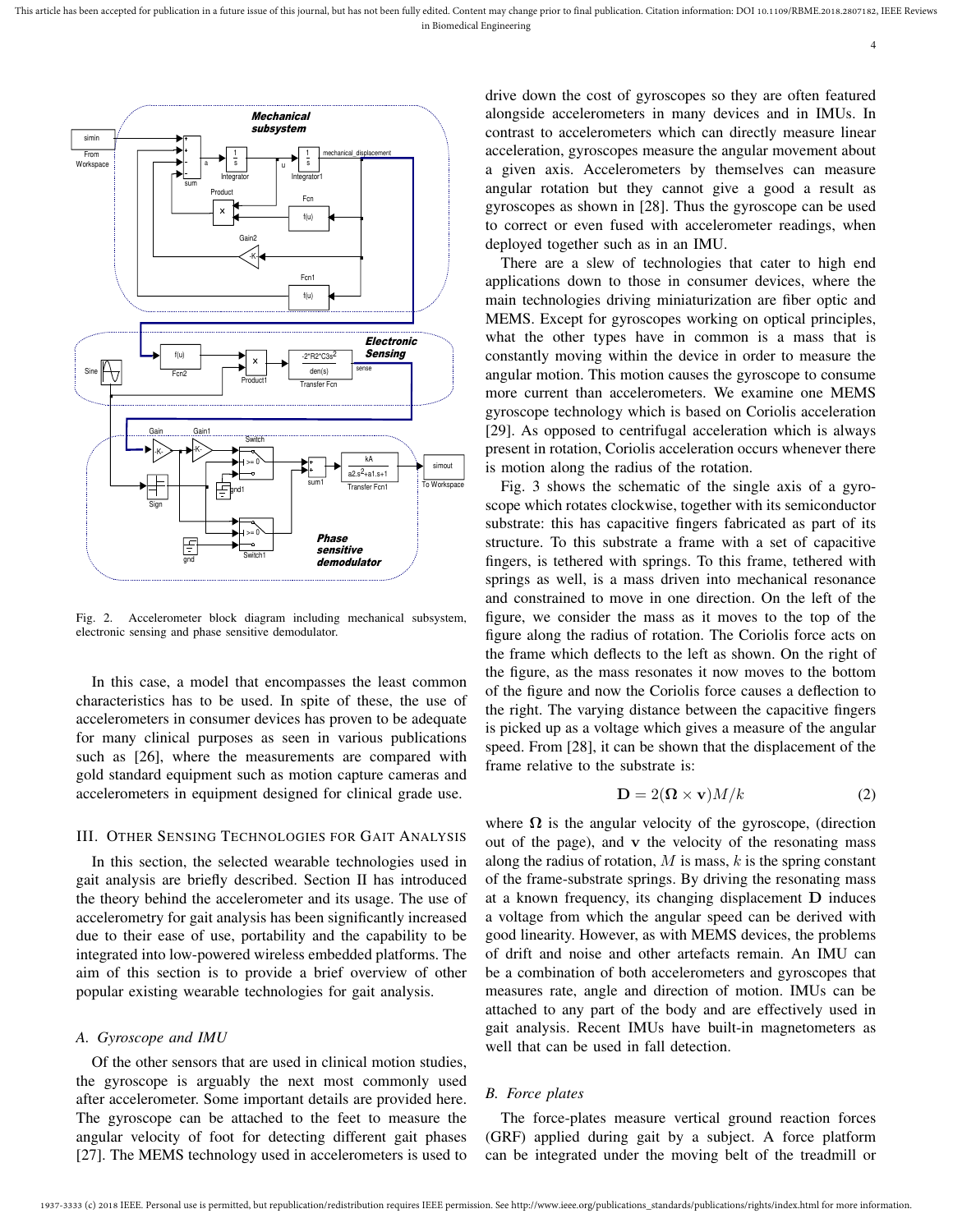This article has been accepted for publication in a future issue of this journal, but has not been fully edited. Content may change prior to final publication. Citation information: DOI 10.1109/RBME.2018.2807182, IEEE Revi in Biomedical Engineering



Fig. 3. Schematic of a gyroscope rotating clockwise. On left, resonating mass is moving to top of figure. On right, mass is moving to bottom of figure. Direction of Coriolis force is also shown.

under the entire treadmill [30]. Force-platforms are expensive and have some limitations such as short measurement distance and stationary property of the force plates which make them difficult to be used in free-living environments.

# *C. Goniometer*

Goniometer has been used for angle measurement in gait analysis since it is flexible and can rotate proportionally to the joint angle being measured [31]. It is particularly useful for analysis of ranges of motion. Using a goniometer it is possible to determine the range of knee joint angular movement to monitor patients with knee injury. An optical fiber based goniometer has been introduced in [32].

# *D. Electromyography*

Electromyography (EMG) activity can be recorded using surface electrodes or by wires inserted into the selected muscle of a lower extremity [33]. Understanding of muscle activity in gait can be obtained by analysing the EMG signals. EMG provides feasibility of analysing relative contribution of the superficial muscles during movement. It records the activity of underlying motor units and plays an important role in clinical gait analysis for assessing the walking performance of people with gait impairments using muscle activity information such as timing of the muscle activity and muscle strength.

#### *E. Sensing Fabric*

The goal in the sensing fabric based technology is integration of sensing, communication components, and the processing elements into the fabric. The most common types are pressure sensors including piezoelectric, piezoresistive, resistive, and capacitive sensors [34]. The pressure sensor based device which does fit completely inside the shoe with the capability of wireless communication is very demanding for long term monitoring and recordings of daily activities. Therefore, to make a valuable gait analysis platform, the sensing fabric technology has been directed towards the development of pressure-sensitive foot insoles with wireless communication capability [35].



5

Fig. 4. The essential gait events and the corresponding temporal parameters which could be estimated using accelerometers.

In addition to the sensors involved, another factor to consider is the wireless communication capability of the wearable device. Classic Bluetooth, and Bluetooth Low Energy (BLE), are typically used along with other wireless personal area networking technologies [36], [37], such as Zigbee [38]. These commonly operate in the unlicensed 2.4GHz band.

Two critical issues to consider regarding wireless communication are power consumption and data rate. Trade offs must be considered between the reduced charging times and the time to download larger amounts of collected data. For example, BLE is preferred when the power consumption is more important [39] and Classic Bluetooth when the data rate is more important. If the sensed data can only be acquired via the wireless link, then, careful consideration regarding sensor sampling rates must be considered so that it does not exceed the link's capacity. In addition to a wireless link, some devices also provide a direct wired link (e.g. over a USB interface) for faster downloads [37].

#### IV. GAIT PHASES AND PARAMETERS

The objective of a gait analyser system is to estimate the gait parameters as accurately as possible. In this section, the main gait phases and various gait parameters commonly used in accelerometer-based studies are explained. For some of the gait parameters, there are minor differences in their definitions.

# *A. Gait Phases*

Each gait cycle or stride has two phases: Stance Phase, the phase during which the foot remains in contact with the ground, and the Swing Phase, the phase in which the foot is not in touch with the ground. The gait phases for each of them include [40]:

- Stance phase: initial contact, loading response, midstance, terminal stance and preswing
- Swing phase: initial swing, mid swing and terminal swing Initial contact: the moment that the foot contacts the ground;

it is also called as heel strike.

Loading response: this phase begins immediately following the initial contact of the foot and continues until the lift of contralateral limb for swing phase.

Mid stance: time period starts from the lift of the contralateral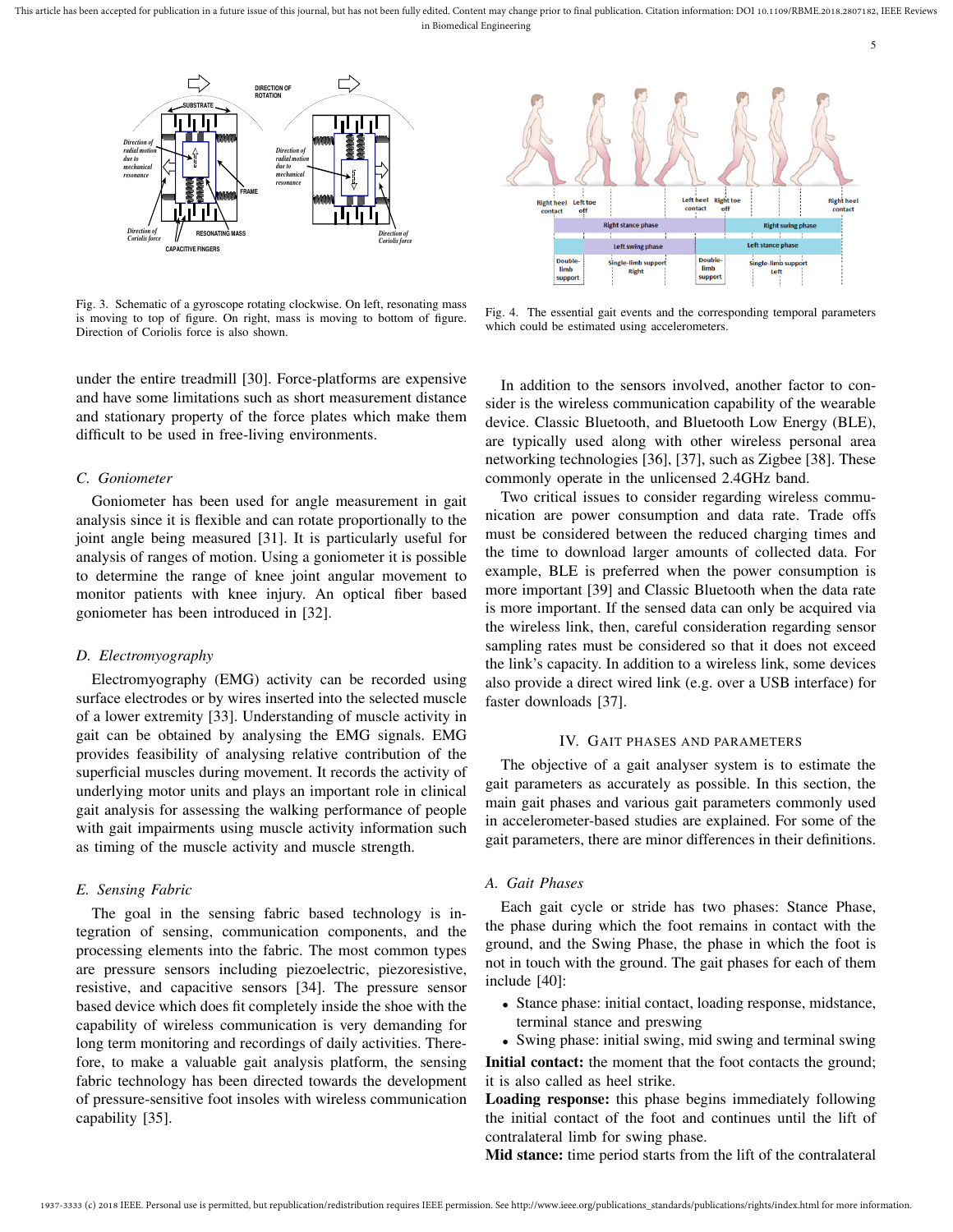

Fig. 5. 61 papers include accelerometry based gait analysis using a reference platform for validation. 48 papers include single/multiple sensor configurations mainly analysing a target clinical application excluding trunk accelerometery based gait analysis (50 papers). The papers were retrieved since 2000.

limb from the ground to the point where the body weight is aligned with the forefoot.

Terminal stance: this Period starts after heel rising in the frontal plane and continues to prior of the initial contact of the contralateral limb.

Pre swing: this phase starts from initial contact of the contralateral limb and ends with the lift of the ipsilateral limb from the ground.

Swing phase:

Initial swing: this phase, also called as toe off, is from lifting the foot off the ground until the knee flexion is increased to its maximum position.

Mid swing: this phase begins immediately after knee flexion and ends when the tibia is vertical.

Terminal swing: this phase begins following the vertical tibia position to just before the initial contact.

# *B. Gait Parameters*

The gait parameters are obtained using the information given by the gait events identified from the output sensor signals. In Fig. 4 the essential gait parameters and gait events are provided. In the following section the spatiotemporal gait parameters are listed and explained. All listed temporal gait parameters could be estimated using the accelerometers. Of listed parameters for spatial parameters such as: step length, step width and lateral foot position, only step length has been estimated using trunk mounted accelerometers in research studies as explained in Section V-A-1.

- Acceleration amplitude variability: averaged standard deviation (SD) of the acceleration signals segmented as steps to represent the mean variability of the signal during the walking period. The steps are formed by using the acceleration peaks in the vertical axis of the acceleration signals. They are averaged and normalised by time to estimate the  $mean \pm SD$ . Then, the SDs are averaged to produce mean amplitude variability [41].
- Cadence: number of steps per minute (i.e. steps/min) [42][43] or number of completed steps during walking time (number of steps/walking time) [44] or number of strides per minutes [45]. The formula to derive the cadence is explained in [46] as:

$$
c = 60(N/n)/(N/f) = 60f/n
$$
 (3)

where  $N$  is the number of samples for  $D$  meter walk  $(D)$ is the completed distance in meters),  $f$  is the sampling frequency in Hz,  $n$  is the number of samples per dominant period, and  $c$  is the cadence (steps/min). Having the values for  $D$ ,  $f$ ,  $n$ ,  $S$  (the time in seconds to walk  $D$  meters) and n, it is possible to estimate other parameters, e.g.  $N = Sf$ ,  $M = N/n$  (*M* is the number of steps per *D* meters). Therefore, the main equation to estimate the cadence is  $c = 60M/S$  and as seen in equation (3) it can be expressed using only two parameters  $f$  and  $n$  [46].

- Cycle frequency: the fundamental frequency derived by using discrete Fourier transform (DFT), since the stabilized walking generates periodic patterns in the acceleration signals [47].
- **Double support duration:** the duration of the phase of support on both feet. This can be also expressed as percentage of gait cycle during which both feet are in contact with the floor [48].
- Foot symmetry: the step duration expressed as percentage of gait cycle [49].
- Gait cycle time: time duration between two successive heel strike events.
- Gait irregularity: the average SDs of the left and right step times [3][50]. It shows the variability in successive steps of the same foot.
- Gait variability: the SD of gait parameters or their coefficient of variation (CV) i.e.  $CV = SD/mean$  [51][44] which is based on stride to stride fluctuations.
- Harmonic ratio: the ratio between the sum of even and sum of odd ( $(\Sigma$  *even harmonic*)/ $(\Sigma$  *odd harmonic*)) (for anterior-posterior and vertical axes) or the sum of odd and sum of even  $((\Sigma \ odd \ harmonic) / (\Sigma \ even \ harmonic))$  (for mediolateral) harmonic amplitudes calculated using DFT [41]. This parameter is a representation of the smoothness and rhythmicity of acceleration patterns. The even harmonics for the AP and VT axes correspond to the inphase components of the acceleration signal while the odd harmonics indicate the out-of-phase components that are minimum for a normal gait [41].
- Interstride acceleration variability: it is measured by the autocorrelation coefficients for each axes [45].
- Lateral foot position: the distance between the heel position and its orthogonal projection from the same foot on the walking path [52].
- Normalized speed: the speed normalized w.r.t the subject's height [49].
- Root mean square: root mean square (RMS) of the acceleration magnitudes [41]. This parameter is a measure of dispersion of the accelerometry data relative to zero, in contrast to the SD which is a measure of dispersion relative to the mean of the accelerometry data. If the mean of acceleration signals is zero, the RMS has the same concept as SD. This parameter is used to indicate the average magnitude of the accelerations for each axis [41].
- Stance duration: the time from heel strike to toe off of the same foot that can also be as percentage of gait cycle.
- Step asymmetry: the ratio of the difference between mean step time of individual legs to the combined mean step time of both feet [53][50] or the difference in successive step time [3] or  $A_{d1}/A_{d2}$  where  $A_{d1}$  and  $A_{d2}$  are the autocorrelation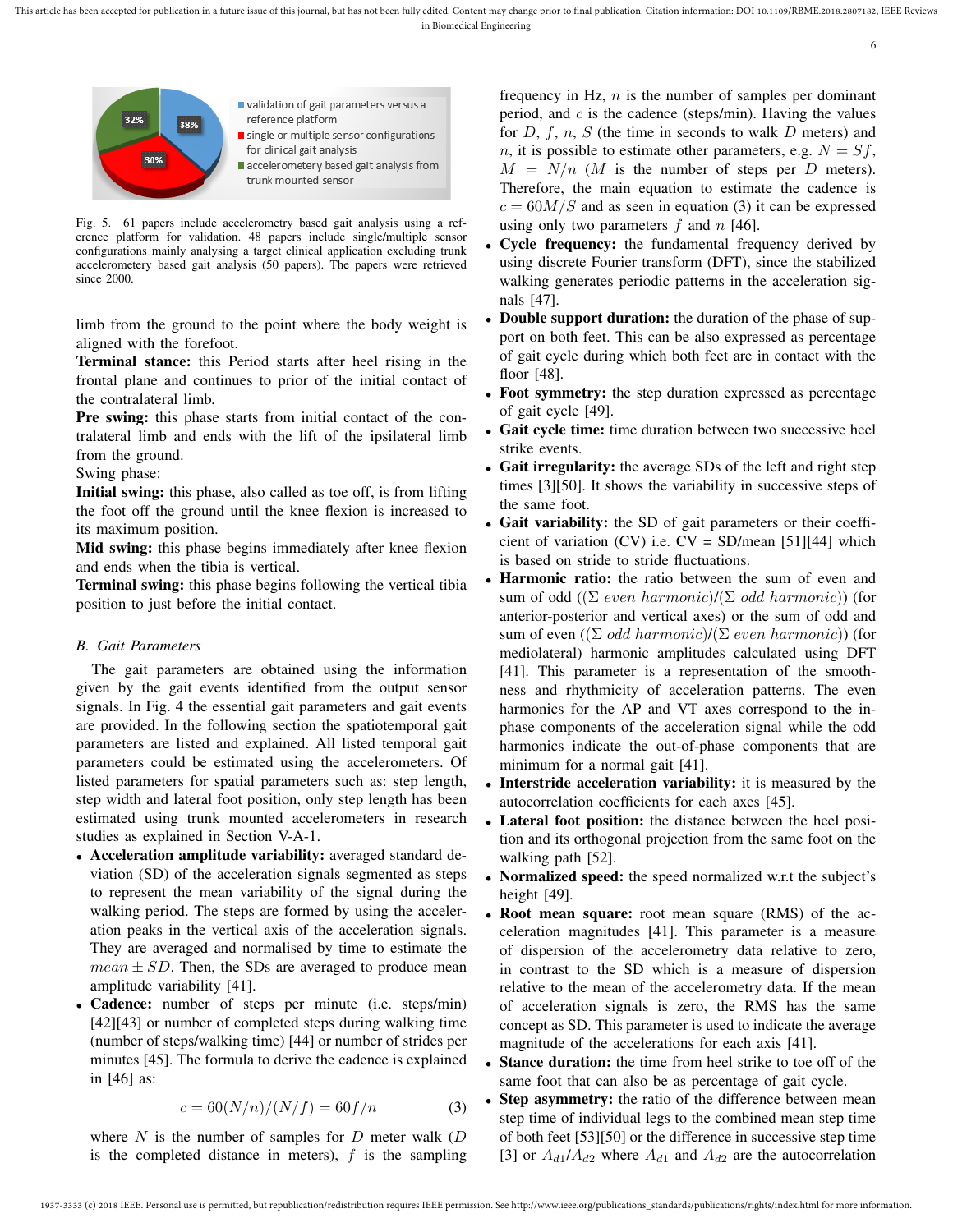coefficients at first dominant period and second dominant period of acceleration signal (vertical or anterior-posterior) respectively [46].

- Step duration: the time between ipsilateral and contralateral heel strikes (heel contacts of the opposite foot) [49].
- Step frequency: half of the fundamental frequency calculated using DFT. It can be scaled w.r.t the subject's height to consider the influence of the height on step frequency and make a comparison for the men and women populations [54].
- Step length: covered distance in meters divided by the number of completed steps (i.e. distance(m)/number of completed steps) [41]. The distance between the ipsilateral and contralateral heel strikes [49]. In the most common way having the trunk accelerations, the step length can be estimated using the inverted pendulum (IP) model of walking [55][56][57][49] as:

$$
2\sqrt{2lh-h^2} \tag{4}
$$

where  $l$  is the subject's leg length in meter  $(m)$  and  $h$  is the amplitude of vertical displacement during a step cycle (m).

- Step regularity:  $A_{d1}$  autocorrelation coefficient at first dominant period of the vertical or anterior-posterior accelerations [46]. A higher value for  $A_{d1}$  represent higher step regularity. This is based on a fact that a periodic signal like acceleration signals generate autocorrelation coefficients which have peak values for the lags corresponding to the periodicity of the signal called the dominant period [46].
- Step timing variability: SD of time between successive heel contacts in the whole duration of walking [43].
- Step width: mediolateral distance between the heels in double support phase [58]. It was registered from footprints in [43].
- Step width variability: SD of step width [43].
- Single support duration: duration of the phase of support on one feet where can be also expressed as percentage of gait cycle during which only one feet is in contact with the floor.
- Stride duration: the time between two consecutive heel strikes of the same foot.
- Stride frequency: number of cycles per second (Hz).
- Stride length: the distance between two consecutive heel strikes of the same foot or (average of speed (m/s))/stride frequency (in Hz) [59][47] that can be scaled for the subject's height [54].
- Stride regularity:  $A_{d2}$  autocorrelation coefficient at second dominant period of the vertical or anterior-posterior accelerations [46].
- Stride symmetry:  $A_{d1}/A_{d2}*100$  [60][46].
- Stride velocity: the mean value of foot velocity in forward direction during gait cycle [51], or ratio of the stride length to stride time [48].
- **Swing duration:** the time from toe-off to heel strike of the same foot that can also be expressed as percentage of gait cycle.
- Walking distance: multiplication of mean step length over a specified duration by the number of steps.
- Walking intensity: calculated from the integral of the modulus accelerometer output [45].
- Walk ratio: the average step length (in cm) divided by cadence (steps/min)[41]. This parameter indicates the association between the amplitude and frequency of the rhythmic foot movements during walking [41].
- Walking (gait) speed: measured in meters per second using a chronometer [47] or having distance divided by the walking time [44].
- Walking time: measured using stop watch as in [57].
- Walking velocity: {distance covered/number of data points/sampling frequency} [41] which results in meters per second.

Depending on the sensor location, experiments (level walking, walking on treadmill or irregular surfaces, etc) and also testing on healthy subjects or patients with pathological gait, various errors versus the reference platform are reported in the literature. The accuracies of temporal gait parameters or events are measured and compared with the reference platform typically in terms of seconds or milliseconds. For spatial parameters such as step or stride length, the accuracies are described in meters. Some other parameters are described as a ratio such as stride/step asymmetry to compare normal and asymmetric gait. Usually, a perfect step symmetry has a value close to one (or 100%) and completely asymmetrical walking is represented as zero (or 0%). As an example, step asymmetry has been measured as 0.98 and 0.31 for normal and asymmetric gait respectively, in [46]. In another study [60], the reproducibility of the gait measurements are analysed using intraclass correlation coefficients (ICCs) where a high degree of reliability (e.g. the maximum reliability is presented as one) with repeatability of 0.72 and 0.93 have been obtained for both stride regularity and stride symmetry, respectively. In the following section detailed explanations for validations using reference platforms and reliability assessments are provided.

#### V. ACCELEROMETRY BASED GAIT ANALYSIS

Three databases including PubMed, Web of Science and MEDLINE were selected. The search string was created as:

(gait OR walking) AND (acceleration OR accelerometer OR accelerometry) AND (heel strike OR toe off OR push off OR swing OR stance OR cycle OR parameter OR initial contact OR terminal contact)

The above terms were used to search the title and abstract of the articles. After retrieving the articles, first the duplicates were removed. Then, the articles from 2000 onwards were selected for screening. The total of 994 articles were screened in two stages. In the first stage the titles and in the second stage the abstracts of the articles were reviewed. A total of 159 articles were selected for full review. These papers are divided in three groups as outlined in Fig. 5. The papers include single or multiple accelerometry based systems which are used mainly for validation of gait parameters/event versus a reference platform (section V-A). These papers could also include a target clinical application. Then, the papers which mainly include a target clinical application with trivial or no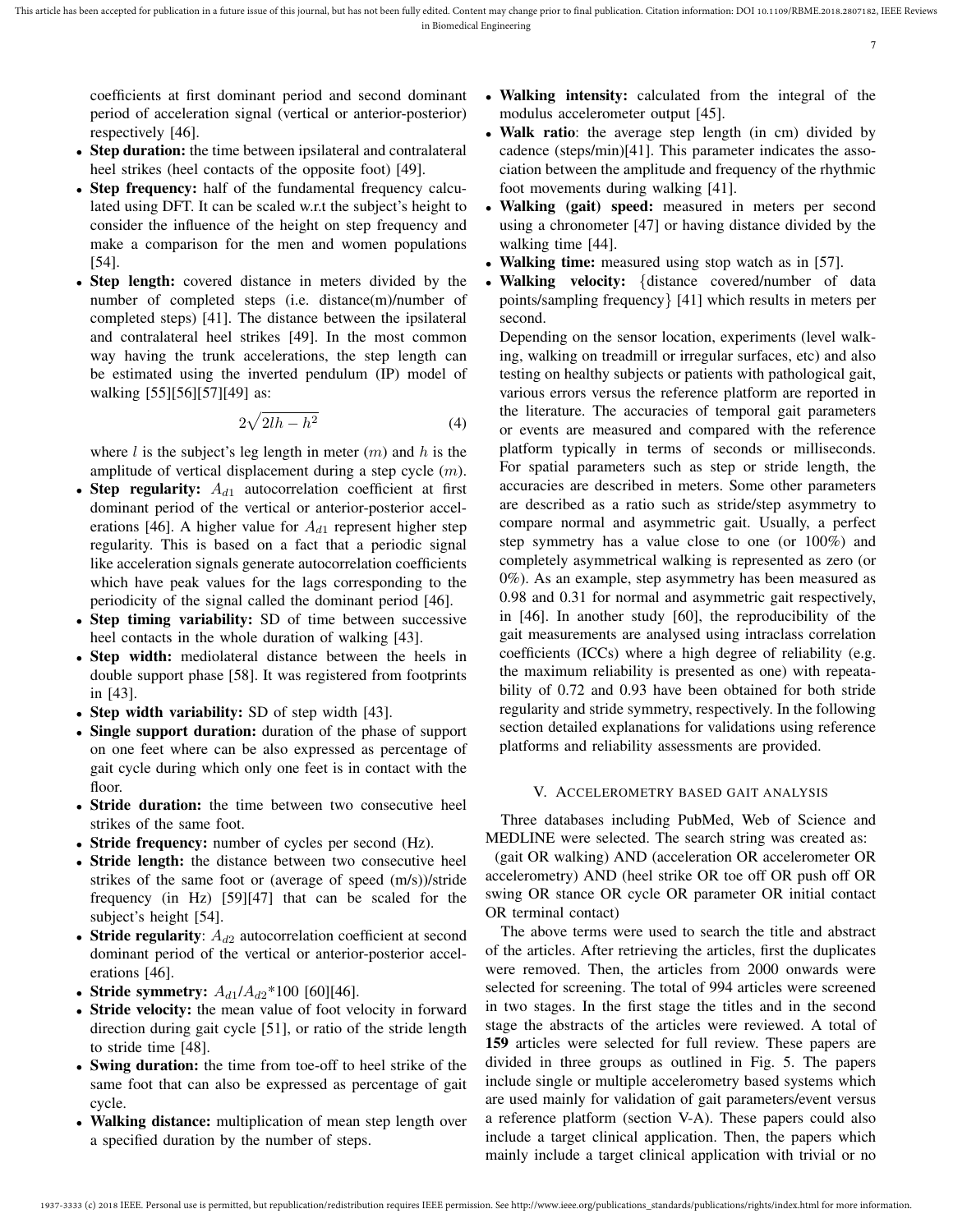validation studies (section V-B), excluding trunk accelerometry based analysis, are presented. The papers including trunk accelerometry with a clinical application are described in section V-C.

# *A. Platforms for validation*

Development of wearable accelerometry based gait analysis systems requires a systematic validation using the established techniques. Most of these techniques are limited to gait analysis laboratories that include expensive devices such as instrumented walkway also limiting the number of strides. These devices do not necessarily reflect the gait dynamics while walking in non-laboratory environments.

On the other hand, force sensitive resistors or footswitches can be used to evaluate the accuracy of an accelerometery based gait analysis systems. These devices can be used for outside laboratory gait validation.

The most commonly used platforms include video images, force-plate measurements and pressure sensing platforms to validate the accuracy of the estimated gait parameters or events. Video images have been used in [57][61][62][63][64][65] for validation purposes. More specifically, the used platforms are VICON Motion Capture, Oxford, UK [66],[67], *Stereophotogrammetric unit with eight M2-cameras (VICON)* and two dynamometric platforms [49], *Cartesian Optoelectronic Dynamic Anthropometer (CODA)* motion analysis system [68][69][70]. Other systems include *Optical Motion Capture Systems (OMCS)* [71][72][73], *optical position measurement system (Optotrak)* [52], *footswitch or Force Sensing Resistors (FSR)* [74][75][76][77][78][79], *foot plantar pressure system* [80], *GAITRite* [53][44][81][82], and *force-plate measurements* [83][84][85][86][87][88][89][56][90][91][65][92]. Microsoft (MS) Kinect image and depth sensors provide a simple 3D modeling using image and depth sensors which have shown to be effective in analysis of gait disorders [93] and to recognise PD gait [94].

Another form of validating the estimated gait parameters is test-retest reliability assessments. Based on this scheme using repetitive experiments, the trials are performed in different conditions or sessions. Then, the intra-session (using the trials within sessions) and inter-session (using trials between sessions) reliability of gait variables are evaluated using the ICCs as an indication of relative reliability and CV for absolute reliability [95][81]. There are six universal forms of the ICCs which may produce different results [96]. Therefore, it is necessary to correctly interpret them for a reliability study in the context of gait analysis. A brief general guideline for selection of ICCs is provided in the following. Suppose there are *n* subjects  $(j = 1, ..., n)$  in a study, then k tests  $(i = 1, ..., k)$ , are performed for each subject. Let  $y_{ij}$  be a recorded quantity (it can represent an estimated gait parameter) for the  $j^{th}$  subject in the  $i^{th}$  test/measurement using the unified ANOVA model:

$$
y_{ij} = \mu + b_j + a_i + (ab)_{ij} + e_{ij}
$$
 (5)

where  $\mu$  is the overall population mean of measurements,  $b_j$  is the deviation from the mean of the  $j<sup>th</sup>$  subject's measurements

(i.e. mean across repeated measurements on  $j<sup>th</sup>$  subject),  $a<sub>i</sub>$  is the difference from mean of  $i^{th}$  test and  $(ab)_{ij}$  is the difference of repeated measurements of  $j^{th}$  subject in  $i^{th}$  test,  $e_{ij}$  is the random error in the measurement of  $j<sup>th</sup>$  subject in the  $i<sup>th</sup>$  test. This model relies on the fact that the measurement reflects a combination of true condition of the subject (i.e.  $\mu + b_i$ ) and measurement errors  $(a_i + (ab)_{ij} + e_{ij})$ . In the absence of repeated measurements in the *i*<sup>th</sup> test  $(ab)_{ij} = 0$ .

- 1) One-way random effect model  $y_{ij} = \mu + \dot{b}_j + e_{ij}$ , systematic error of test is insignificant
- 2) Two-way random effect model  $y_{ij} = \mu + b_j + a_i + (ab)_{ij} + b_j$  $e_{ij}, a_i \sim \mathbf{N}(0, \sigma_J^2), (ab)_{ij} \sim \mathbf{N}(0, \sigma_I^2)$
- 3) Two-way mixed effect model  $y_{ij} = \mu + b_j + a_i + (ab)_{ij} + e_{ij}$ ,  $\sum_{i=1}^{k} a_i = 0, \sum_{i=1}^{k} (ab)_{ij} = 0$

If the systematic error  $((ab)_{ij} + a_i)$  is negligible or the errors in the repeated tests do not differ significantly, model (1) can be used. Also, if different devices are used in the tests, or the tests are conducted at different locations or time slots, and the effects of test/measurement and subjects are inseparable, model (1) should be used. This can also be determined using F-test (e.g. the ratio of between-subjects to within-subjects mean squares) and evaluating the resulted p-value to find the significance of systematic errors. If the systematic error is significant, model (2) or (3) should be used. In random effect model (2) the systematic errors in all possible tests are random and do not have any pattern (e.g., the systematic error in later tests is smaller or larger than that in previous tests). In other words, the results from the particular  $k$  tests conducted in this study can be generalized to all possible tests. In contrast, test is treated as a fixed factor model (3), in the two-way mixedeffect model. This means that the results from the conducted tests are not random and, thus, cannot be generalized to all possible tests or such a generalization is not of interest. ICCs can be calculated as:

$$
ICC(1,1) = \frac{BMS - WMS}{BMS + (k-1)WMS}, \ ICC(1,k) = \frac{BMS - WMS}{BMS} \quad (6)
$$

$$
ICC(2,1) = \frac{BMS - EMS}{BMS + (k-1)EMS + k(JMS - EMS)/n}
$$
  
\n
$$
BMS - EMS
$$
  
\n(7)

$$
ICC(2,k) = \frac{BMS - EMS}{BMS + (JMS - EMS)/n}
$$

$$
ICC(3,1) = \frac{BMS - EMS}{BMS + (k-1)EMS}, \; ICC(3,k) = \frac{BMS - EMS}{BMS} \tag{8}
$$

 $BMS$  is between-subjects mean squares,  $WMS$  is withinsubject mean squares, EMS residual mean squares and JMS is between tests's mean squares. where the first index in ICC indicates one of the three underlying ANOVA models, and the second index indicates whether the reliability of a single measurement  $(k = 1)$  or that of the average measurement (over k repeated tests,  $k = 2$  for a test-retest case) is considered.  $ICC(1, 1)/ICC(1, k)$  and  $ICC(2, 1)/ICC(2, k)$ are measures of test agreement as the between-tests variance is included in their denominators.  $ICC(2, 1)/ICC(2, k)$  are usually used to generalize the results in a study to all possible tests.  $ICC(3, 1)/ICC(3, k)$  are measures of test consistency as the between-tests variance is not included in their denominators and are useful when the relative differences in the test are required. ICCs can be used to decide the number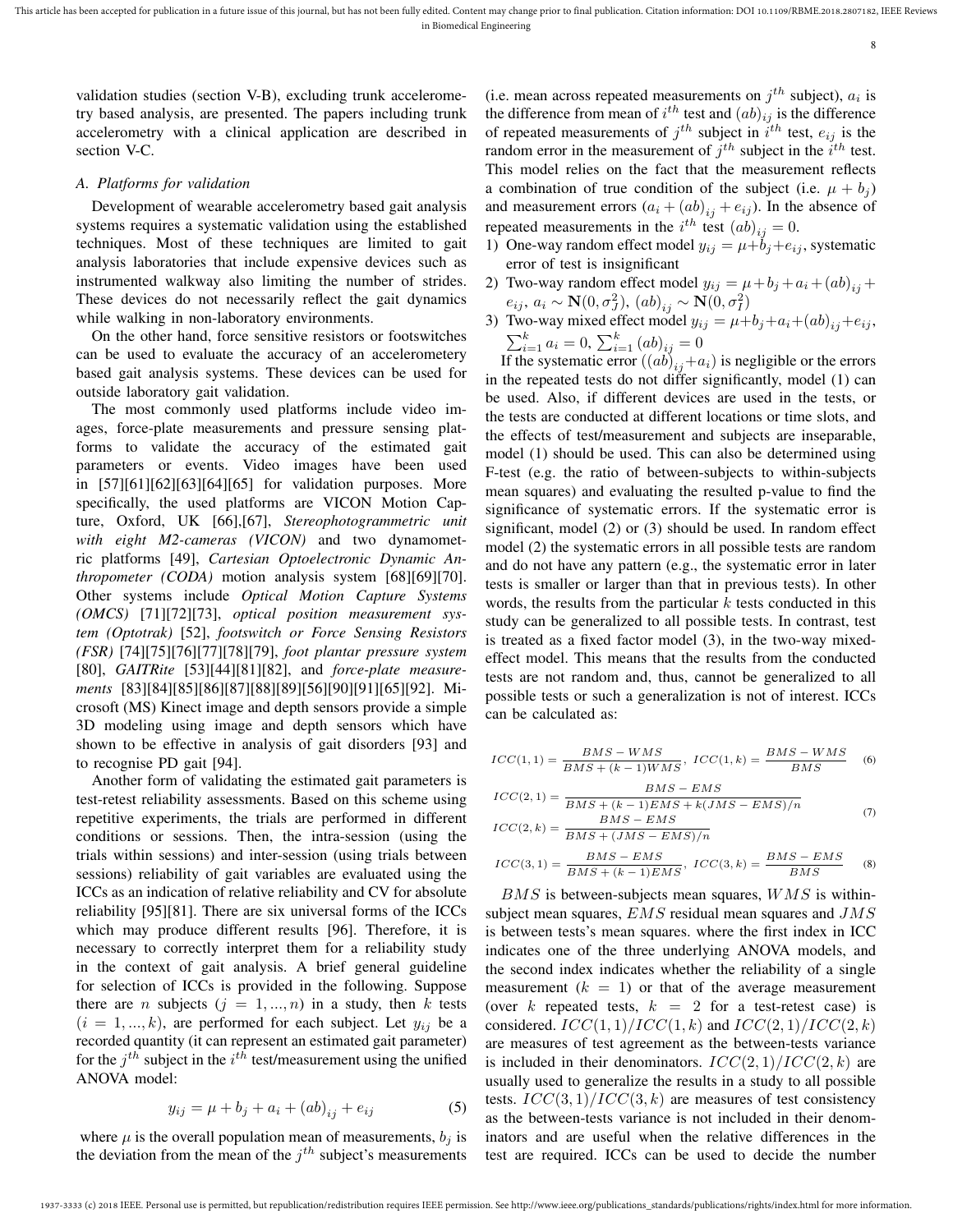of trials for a reliable inference. As an example, suppose a measurement should be repeated for estimation of a selected gait parameter. Then, after two trials, after including the third trials, if re-calculated ICC increases, it means adding a third trial can enhance the intertest reliability.

The reliability of *DynaPort* (a GaitMonitor software for estimating the gait parameters using a single trunk accelerometer device) has been tested in [44] for estimation of gait parameters related to heel strikes in older adults in which the system has been validated using the GAITRite system (CIR Systems Inc., PA, USA).  $ICC(2, k)$  has been used to find the levels of agreement between Dynaport and GAITRite systems [44].  $ICC(2, k)$ , with  $k = 4$ , has been used to assess validity of averaged gait parameters over four walking trials.  $ICC(2, 1)$  has been used for evaluation of individual footsteps from step duration and step length. Given the gait limitation using GAITRite system on a fixed and flat surface, the reliability of spatiotemporal gait parameters using different walking conditions and considering dual task conditions in older adult population using DynaPort system has been assessed in [81]. The reliabilities of  $ICC(2, 1)$  and  $ICC(3, 1)$ have been used to express interrater and intrarater reliabilities respectively. Validation of the CODA system for gait measurements has been addressed in [133] using intrarater and interrater reliability assessments from  $ICC(2, 1)$  emphasizing on generalisability from two groups of subjects.

*IDEEA* (MiniSun, Fresno, CA) is an accelerometry based gait analysis system which can be used for other purposes such as physical activity assessment and estimation of energy expenditure. This system consists of five biaxial accelerometers where the spatiotemporal gait parameters are estimated. The validity of this system is compared to forceplate measurements in [86]. This system has been also used for determination of gait characteristics in older adults [134].

In [86], intrasession reliability of *IDEEA* was shown to be excellent. However, walking speed was significantly underestimated compared with force plate-based analyses. Concurrent validity of the IDEEA system versus forceplates is performed using  $ICC(2, 1)$ . Intrasession reliability of each system has been expressed separately using  $ICC(3, 1)$ .

In [75] six state of the art methods are compared in terms of accuracy of the gait events versus the reference data using MAREA database. Supervised machine learning has been used for gait event detection during the application of functional electrical stimulation (FES) using a single shank mounted accelerometer [74]. The lumbar and shank accelerometers were found as the most accurate alternatives to the shank gyroscope for gait event detection and temporal parameters assessment, respectively [92]. In [135] two triaxial accelerometers placed on the left and right posterior superior iliac spine have been used to detect gait phases in healthy subjects and free living environment to propose an alternative method for trunk acceleration studies. Reliability of Rehawatch for estimating spatio-temporal gait parameters has been evaluated [136]. In [137], an iPhone has been used to estimate gait cycle, step cycle time and step duration cycle.

The reliability of spatiotemporal gait parameters in single and k repeated measurements  $(k = 3)$  have been assessed

using  $ICC(2, 1)$  and  $ICC(2, 3)$  for IMU-based sensor and camera systems [138]. The reliability of inertial senors has been quantified using  $ICC(2, 1)$  for each condition (varied incline and speed) using RehaGait and instrumented treadmill [139][140]. In [141],  $ICC(1,1)$  has been used as reliability measure of gait variability in older adults. In [142],  $ICC(2, k)$ is used to determine the reliability of gait variables during preferred and fast walking conditions. In [143] test-retest reliability assessment of gait variables in older adults with mild cognitive impairment (MCI) under single and dual-task conditions has been performed using  $ICC(2, 1)$ .

In [144], the reliability of gait parameters has been assessed using  $ICC(2, 1)$  and  $ICC(1, 1)$  for analysis of acceleometer and IPod Touch which is disputable. In a recent work [145], the  $ICC(2,k)$  form has been used for freezing time percentage and number of FoG events for feature selection.

*1) Step length/walking speed estimation:* An artificial neural network (ANN) has been used in [146] to estimate the walking speed using a single triaxial accelerometer placed on the upper thigh. For this research, the input to the ANN includes six parameters e.g. step number, subject's height, root mean square and difference between the maximum and minimum of vertical and frontal accelerometer signals. In [147] a single shank mounted IMU has been used to estimate the stride length, walking speed and slope estimation taking advantage of the IP model where the speed validation has been performed by the use of treadmill. The velocity and displacement are estimated using single and double integration of the accelerations in [49]. Then, all the spatio-temporal gait parameters are calculated using only acceleration signals recorded using an IMU placed on the lower trunk. Parameters such as speed, stride time, and stride length are estimated from chest accelerometer [148] during treadmill exercise test with the help of an ANN-based subject-independent algorithm.

In [62], the inverted pendulum equation has been used to estimate the walking distance and step length from a single accelerometer placed on the lower trunk. Based on the results, the hypothesis that the IP model accounts for the displacement during single stance phase has been supported. In [149] the inverted pendulum-like behavior of the stance leg during walking has been used to identify individual stride cycles using the direct integration of the accelerometer signals. It shows that two-shank mounted accelerometers are useful to estimate walking speed which are validated using treadmill information.

The reliability and validity of four different IP based models for estimation of mean step length in independent-living have been assessed using old subjects [150]. For all step-length estimators, the test-retest intra-class correlations approached or were above 0.90. Agreement of each IP based model of step length with reference has been evaluated using  $ICC(3, 1)$ . The reliability of step length between session trials which include different speeds and conditions (dual task) has been assessed using  $ICC(2, 1)$ . An unbiased autocorrelation procedure has been used to estimate the cadence, step length, gait regularity (step, stride) and step symmetry (vertical and mediolateral) using trunk mounted accelerometer [46]. Speeddependent changes in acceleration are investigated based on two running trials on a treadmill and on land at three speeds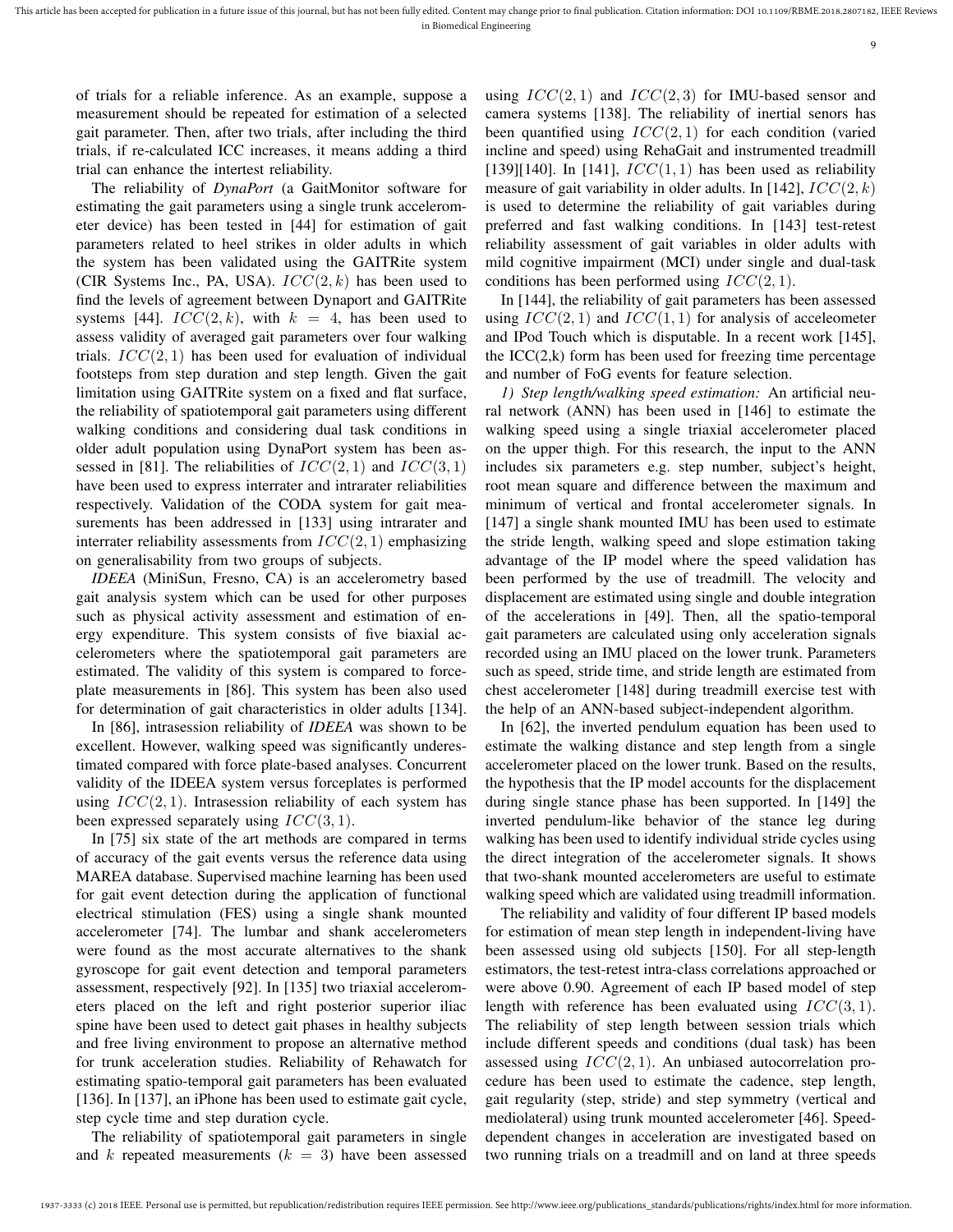TABLE I SINGLE OR MULTIPLE SENSOR CONFIGURATIONS WITH CORRESPONDING APPLICATIONS

| sensor<br>number | sensor position                                                                                                                                                                                                                                                                                                                                                | sensor type                                                                                                                                                                                                                                                                                                                                                                                                                                                                                   | application                                                                                                                                                                                                                                                                                                                                                                                                                                                                                                                                                                                                                                                                                                                                                                                                                                                                                                                                                                                                                                                                                                                                                                                                                                                                                                                                                                                                                                                                                                                                                                                        | reference                                                                                                                                |
|------------------|----------------------------------------------------------------------------------------------------------------------------------------------------------------------------------------------------------------------------------------------------------------------------------------------------------------------------------------------------------------|-----------------------------------------------------------------------------------------------------------------------------------------------------------------------------------------------------------------------------------------------------------------------------------------------------------------------------------------------------------------------------------------------------------------------------------------------------------------------------------------------|----------------------------------------------------------------------------------------------------------------------------------------------------------------------------------------------------------------------------------------------------------------------------------------------------------------------------------------------------------------------------------------------------------------------------------------------------------------------------------------------------------------------------------------------------------------------------------------------------------------------------------------------------------------------------------------------------------------------------------------------------------------------------------------------------------------------------------------------------------------------------------------------------------------------------------------------------------------------------------------------------------------------------------------------------------------------------------------------------------------------------------------------------------------------------------------------------------------------------------------------------------------------------------------------------------------------------------------------------------------------------------------------------------------------------------------------------------------------------------------------------------------------------------------------------------------------------------------------------|------------------------------------------------------------------------------------------------------------------------------------------|
| <b>SINGLE</b>    | $\bullet$ Ear<br>Ear<br>$\bullet$<br>Ear<br>person's prosthesis<br>thorax<br>$\bullet$<br>shoe (distal end)<br>greater trochanter<br>$\bullet$<br>shank<br>heel<br>knee<br>thigh<br>thorax<br>right ankle<br>shank<br>pelvis<br>$\bullet$<br>• right front hoof                                                                                                | triaxial accelerometer<br>triaxial accelerometer<br>triaxial accelerometer<br>biaxial-uniaxial accelerometers<br>triaxial accelerometer<br>IMU<br>tri-axial accelerometer<br>tri-axial accelerometer<br>dual-axis accelerometer<br>uni-axial accelerometer<br>bi-axial accelerometer<br>IMU<br>tri-axial accelemeter<br>IMU<br>tri-axial accelerometer<br>$\bullet$<br>tri-axial accelerometer<br>$\bullet$                                                                                   | • To evaluate Gait changes of PD patients after modification of DBS parameter<br>To monitor rehabilitation of patients following lower limb reconstruction<br>$\bullet$<br>To detect gait asymmetry in older adults including orthopaedic patients<br>$\bullet$<br>To assess walking pattern of patients with a lower-limb amputation<br>To differentiate between pre-manifest and manifest Huntington's disease subjects<br>$\bullet$<br>To monitor vertical toe clearance during walking<br>To evaluate the dynamic instability of the dysplastic hip<br>To detect the gait phases in normal and hemiplegic gaits<br>$\bullet$<br>To classify toe walking stride from normal stride in ITW children<br>To detect IC and TC in healthy subjects and transtibial amputees at different walking speeds [88]<br>To detect the swing phase of stroke gait in functional electrical stimulation<br>To differentiate between amputee and control<br>To investigate relationship of immersion depth and impact loading to diminish injury risk<br>To real-time detection of gait events for lower limb amputees<br>To identify gait differences between single-task and dual-task walking in older individuals<br>$\bullet$<br>To quantify hoof slip distances at training trot<br>$\bullet$                                                                                                                                                                                                                                                                                                             | [97]<br>[98], [99]<br>[100]<br>[61]<br>Ī53Ī<br>[101]<br>[102]<br>Ī 103Ī<br>104<br>1051<br>106<br>[107]<br>[108]<br><b>[109]</b><br>Ī110Ī |
| <b>E</b>         | shoe (right-left)<br>forehead-sternum<br>shin (right-left)<br>shank-trunk<br>ankle (right-left)<br>foot-shank<br>head-trunk<br>head-sacrum<br>head-pelvice<br>head-pelvice<br>head-pelvice<br>fibula head<br>knee-ankle<br>right hip - lower back<br>hind leg (left-right)<br>shoe (left-right)<br>shoe (left-right)<br>shoe (left-right)<br>shoe (left-right) | <b>IMU</b><br>$\bullet$<br>biaxial accelerometers<br>$\bullet$<br>IMU<br>uniaxial gyroscope-accelemeter<br>dual-axis accelemeter<br>bi-axial accelemeter-gyroscope<br>tri-axial accelemeter<br>tri-axial accelemeter<br>tri-axial accelemeter<br>tri-axial accelemeter<br>tri-axial accelemeter<br>tri-axial accelemeter<br>bi-axial accelemeter<br>tri-axial accelerometer<br>tri-axial accelerometer<br>$\bullet$<br>IMU<br>$\bullet$<br>IMU<br><b>IMU</b><br>$\bullet$<br>IMU<br>$\bullet$ | To investigate gait parameter changes before and after rehabilitation - To evaluate age related [51]<br>$\bullet$<br>gait and balance performance - neuro rehabilitation<br>To classify elderly with Orthostatic Hypotension (OH), elderly fallers without OH and control [76]<br>To discriminate between fallers and non-fallers<br>To investigate gait changes in moderate/mild Duchenne Muscular Dystrophy patients<br>To discriminate gait phase in Parkisonian gait<br>To detect IC and EC for normal and spinal-cord injured subjects<br>To find differences in young and elderly groups<br>To find gait differences in PD with no history of fall, PD with a history of fall and controls [113]<br>$\bullet$<br>$\bullet$<br>To evaluate walking on level and irregular surfaces<br>$\bullet$<br>To evaluate young and older subjects walking on a level and an irregular walking surface<br>$\bullet$<br>To evaluate gait in older people with diabetic peripheral neuropathy (DPN) and controls,<br>To evaluate hemiplegic gait with different Brunnstrom stages<br>To control an intelligent knee prosthesis for above-knee amputees<br>To detect early signs of balance deficits<br>To detect unilateral hind limb lameness and foot pathologies in dairy cows<br>To automate detection of stair-climbing gait events in children for motivational therapy study<br>To analyse the gait of geriatric patients<br>To propose and validate an automated TUG phase classification methodology<br>To validate foot-worn IMUs for the gait measurement of children with cerebral palsy<br>To | [48]<br>1111<br>[63]<br>[112]<br>Ī41]<br>Ī42Ī<br>[114]<br>[115]<br>[116]<br>[117]<br>[118]<br><b>f</b> 119<br>120<br>-<br> 121<br> 122   |
| THREE            | lower back, thigh (right-left)<br>shank-thigh-foot dorsum<br>shank-thigh-foot<br>shank-thigh-foot<br>$\bullet$<br>trunk-shoe(left-right)<br>$\bullet$                                                                                                                                                                                                          | IMU<br>$\bullet$<br><b>IMU</b><br>$\bullet$<br><b>IMU</b><br>$\bullet$<br>two-3D acclerometer<br>$\bullet$<br><b>IMU</b><br>$\bullet$                                                                                                                                                                                                                                                                                                                                                         | To classify normal, elderly, and elderly with support<br>$\bullet$<br>To discriminate gait symptoms between hemiplegia and asymptomatic subjects<br>To identify gait event on persons with dropped foot<br>To examine the difference between healthy and hemiparetic gait<br>$\bullet$<br>To analyse the gait and balance in patients with Alzheimer's disease                                                                                                                                                                                                                                                                                                                                                                                                                                                                                                                                                                                                                                                                                                                                                                                                                                                                                                                                                                                                                                                                                                                                                                                                                                     | $\begin{array}{c} \boxed{123} \\ \boxed{124} \end{array}$<br>[125]<br>[126]<br>[127]                                                     |
| <b>FOUR</b>      | metatarsophalangian joint with<br>hallux, above lateral malleolus<br>lower leg<br>head-lower back-foot(left-right)                                                                                                                                                                                                                                             | • tri-axial accelerometer<br>• tri-axial acclerometer<br>$\bullet$ IMU                                                                                                                                                                                                                                                                                                                                                                                                                        | • To quantify gait asymmetries and FoG in PD patients<br>To measure temporal gait characteristics in dogs<br>$\bullet$<br>To find features correlated with severity of lower limb osteoarthritis using WOMAC index [129]                                                                                                                                                                                                                                                                                                                                                                                                                                                                                                                                                                                                                                                                                                                                                                                                                                                                                                                                                                                                                                                                                                                                                                                                                                                                                                                                                                           | [69]<br>[128]                                                                                                                            |
| <b>HVE</b>       | lower sternum (1)- anterior thigh<br>$\bullet$<br>$(2)$ - planter surface $(2)$<br>lower sternum $(1)$ - anterior thigh<br>$(2)$ - planter surface $(2)$                                                                                                                                                                                                       | • bi-axial accelerometer<br>• bi-axial accelerometer                                                                                                                                                                                                                                                                                                                                                                                                                                          | • To determine the reliability of spatiotemporal gait parameters during level walking and stair [95]<br>climbing<br>• To analyse gait parameters in individuals with cerebral palsy                                                                                                                                                                                                                                                                                                                                                                                                                                                                                                                                                                                                                                                                                                                                                                                                                                                                                                                                                                                                                                                                                                                                                                                                                                                                                                                                                                                                                | [130]                                                                                                                                    |
| $_{\rm SIX}$     | above malleolus (2), on the wrist<br>$dorsum(2)$ , the upper trunk and<br>the lumbar trunk                                                                                                                                                                                                                                                                     | $\bullet$ IMU                                                                                                                                                                                                                                                                                                                                                                                                                                                                                 | • To detect balance and gait deficits in people with multiple sclerosis                                                                                                                                                                                                                                                                                                                                                                                                                                                                                                                                                                                                                                                                                                                                                                                                                                                                                                                                                                                                                                                                                                                                                                                                                                                                                                                                                                                                                                                                                                                            | [131]                                                                                                                                    |
| <b>SEVEN</b>     | pelvis, thigh (left-right),<br>shank (left-right),<br>feet(left-right)                                                                                                                                                                                                                                                                                         | $\bullet$ IMU                                                                                                                                                                                                                                                                                                                                                                                                                                                                                 | • To characterise the gait of osteoarthritis patients                                                                                                                                                                                                                                                                                                                                                                                                                                                                                                                                                                                                                                                                                                                                                                                                                                                                                                                                                                                                                                                                                                                                                                                                                                                                                                                                                                                                                                                                                                                                              | [132]                                                                                                                                    |

(slow, preferred, and fast) [151]. Parameters including amplitude and RMS of acceleration and stride duration were estimated by performing test-retest reliability assessments. It has been investigated in [152] whether an inertial sensor could discriminate between normal walking, fast walking, and running while using a treadmill for validation. The trials were performed on both overground and treadmill settings. A significant difference  $(P<0.001)$  in the occurrence of heel strike in the gait cycle was found between running and the two walking conditions.

In [153], an adaptive Kalman filter based sensor fusion system (considering two accelerometer axis and one gyroscope axis) has been proposed to estimate the walking distance as well as the step/stride length using sensors placed in the user shoe. The fusion of accelerometer and gyroscope axes have shown to be more accurate for estimating the spatial parameters. The signals from both accelerometers and gyroscope are used in [78] to estimate the traversed distance in level walking with varying speed where the step length has been compared using footswitches. Step length has been estimated from an IMU placed on the pelvis. It has been validated using the stereo-photogrammetric system [154] by combination of a Kalman filter and an optimally filtered IMU signals by applying direct and reverse integrations.

In [155], the walking speed estimation has been validated using both acceleration and gyroscope signals from a single shank mounted IMU. Shank mounted sensors could be very useful for walking speed estimation in abnormal foot motion which could be also used for the embedded control of kneemounted devices including energy harvesters and prostheses. Shank-mounted IMU has been used to estimate the step length [156] and walking speed [156][157]. High-speed video has been effectively used in [84] for validation of temporal gait parameters for elite athletes while a force platform has been used to validate the gait parameters for amateur subjects during sprint running.

In [158] the gait pattern of healthy old people is assessed during three clinically relevant walking conditions (self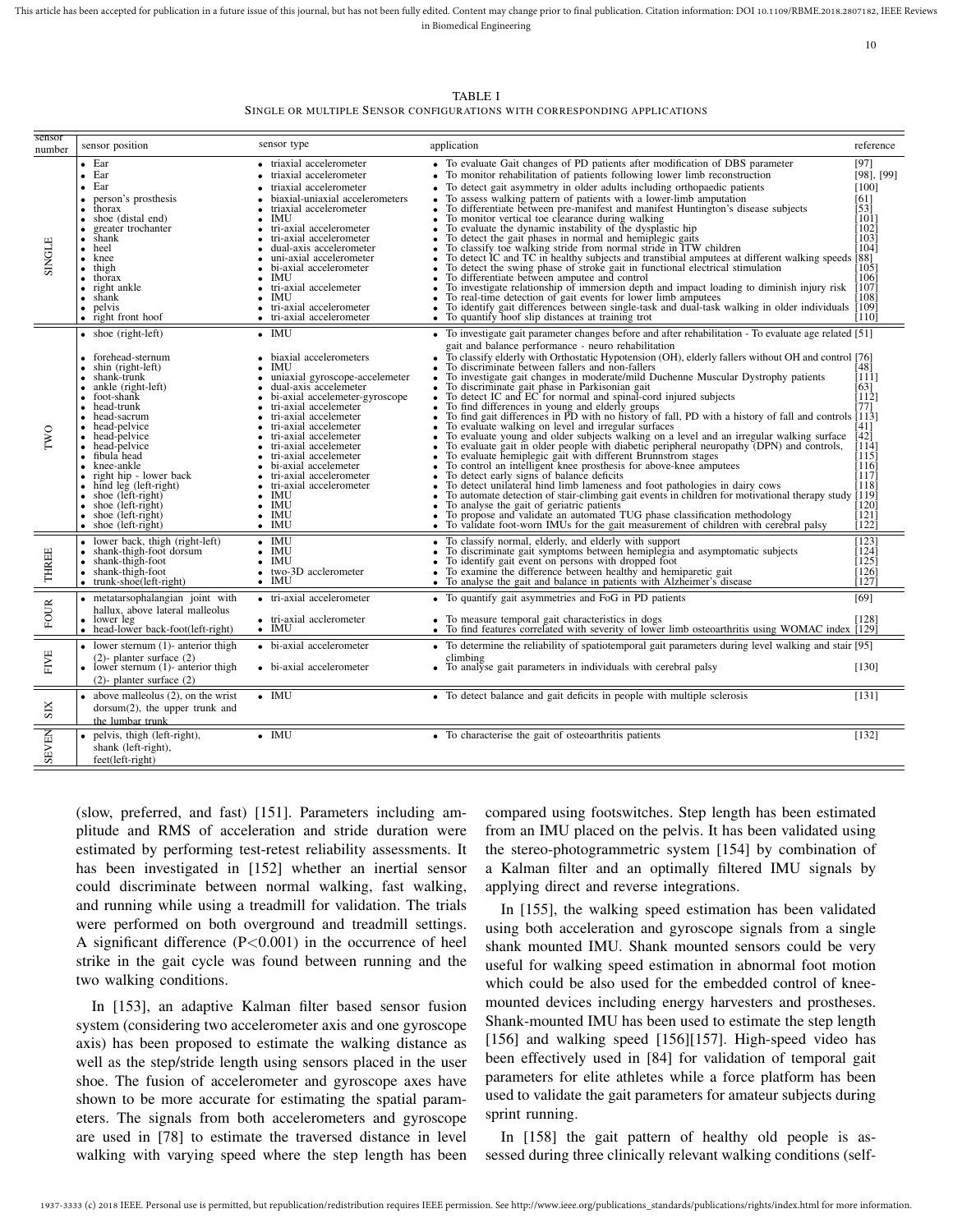selected speed (CW), fast self-selected speed (FW), and finally in dual task walking condition (DTW)) simultaneously using an accelerometer and an opto-electronic method to evaluate the gait parameters normalized to the leg length. The Codamotion system has been used to estimate swing time, stance time, right and left double support time [158]. The gait speed, stride length and stride frequency were measured by the Locometrix system.

Force plate and video images have been used for validation of stride length and stride quality from accelerometers placed on the right ankle of children [159]. The correlation between the stride quality and the body mass index has been found to be negative. An algorithm has been presented in [160] to identify the peaks corresponding to heel strike (HS) and toe off (TO) events based on scale-space filtering using Gaussian kernels. In addition, comparison of temporal gait parameters and Tinetti gait and balance average scores between the two groups of young and pre-fail older adults has been performed [160]. Real-time Detection of gait events (HS, TO) based on single accelerometer placed on the right lower leg considering different terrains has been performed using time-frequency analysis and Peak Heuristics Algorithm [161]. The walking conditions include level walking as well as upstairs and downstairs walking. It was validated against FSR on the right foot. A study in [162] investigated outdoor surface effects on dynamic stability and loading during running using tri-axial trunk accelerometry. No difference was found for concrete road and synthetic track. The results suggest that woodchip trails distort aspects of loading and dynamic stability that are detectable using a single trunk mounted accelerometer.

A system including IMU placed on the dorsum of the foot has been developed in [163] to monitor human gait in outdoor using an inertial measurement unit for early detection or prevention of falls in older adults. The system has been validated using a motion capture system. Shank-mounted gyroscopes are compared with three benchmark systems, namely accelerometers, pressure-sensitive soles and a motion capture system (Oqus camera system, Qualisys AB, and Gothenburg Sweden) in [164] to validate the HS and TO.

It has been concluded that the heel strike events correspond to a trough in the gyroscope curve, being consistent with previously reported studies. However, the toe-off event clearly did not concur with another trough of the gyroscope trace where it was established as an assumption. Regardless of the gait speed, the heel-off event was reliably at 51% of the step cycle. The findings were noted to be crucial for gait recording systems which aim to assess both the temporal and spatial aspects of human gait. Using a smartphone, the stride length has been estimated and validated using six infrared cameras [165]. A comparative analysis of methods for evaluation of the estimated initial and terminal contacts w.r.t. the number of extra and missed events as accuracy and robustness to IMU location has been performed in [166]. Validated platforms include stereo-photogrammetric system and two force platforms.

# *B. Gait analysis for clinical applications*

As included in many of the above studies, estimation of gait parameters has been shown to be very useful for numerous clinical applications. In Table I, detailed information including the sensor type, position and clinical application for 48 selected papers from 2000 onwards are provided. The ear-worn sensor has shown consistent placement and has been used in the fracture clinics to monitor the rehabilitation of orthopaedic patients [100] and patients with lower limb reconstruction [98], [99]. It has also been used in the Parkinson's gait lab at University College London for PD gait analysis [97].

One of the most well known application is to differentiate the gait characteristics of the healthy normal subjects and those of people with walking impairments. This includes patients with pathological gait disorders such as those caused by cerebral palsy [130][122], spinal-cord injuries [112], transtibial amputation [88], lower limb amputation [61][106][108], hemiplegic gaits [124][103][126], hip dysplasia [102], Parkinson's disease (PD) [63][69], geriatric disorder [120], osteoarthritis [132] and orthopaedic [100]. It is also applied to monitor rehabilitation of patients following anterior cruciate ligament and lower limb reconstruction [98], [99].

PD gait has been evaluated in [113] to discriminate between the PD patients with or without fall history. In a recent study, the relation between the step frequency and the change in deep brain stimulation (DBS) frequency has been investigated [97]. For this novel study, the frequency of the implanted electrodes of the patients treated with DBS of the subthalamic nucleusbrain has been changed using a controller by the neurologist. Up to six different DBS frequencies (40Hz-140Hz with 20Hz intervals) have been tested while keeping the total energy constant (including 30 minutes time gap after a frequency change). The selected gait parameter from a single ear-worn accelerometer sensor has been validated versus CODA motion capture system and has shown promising results.

Gait parameters and events have been used in many clinical applications, such as to distinguish toe walking stride from normal stride in Idiopathic Toe Walking (ITW) children [104], find differences in young and elderly groups [77], classify elderly with Orthostatic Hypotension (OH), study of elderly fallers without OH and control [76], evaluate gait in old subjects with diabetic peripheral neuropathy (DPN) and in agematched controls [114], differentiate between pre-manifest and manifest huntington's disease [53], evaluate hemiplegic gait with different Brunnstrom stages [115], distinguish between different disease stages in children with Duchenne Muscular Dystrophy [111], evaluate walking on level and irregular surfaces [41], the same study for both young and older subjects [42], control an intelligent knee prosthesis for above-knee amputees [116], automate detection of stair-climbing gait events in children as a motivational therapy study [119], propose and validate an automated Timed up and go (TUG) phase classification methodology [121], classify normal, elderly, and elderly with support [123], identify gait events on persons with dropped foot [125], find features that correlate with the severity of lower limb osteoarthritis evaluated by the WOMAC index [129], determine the reliability of spatiotemporal gait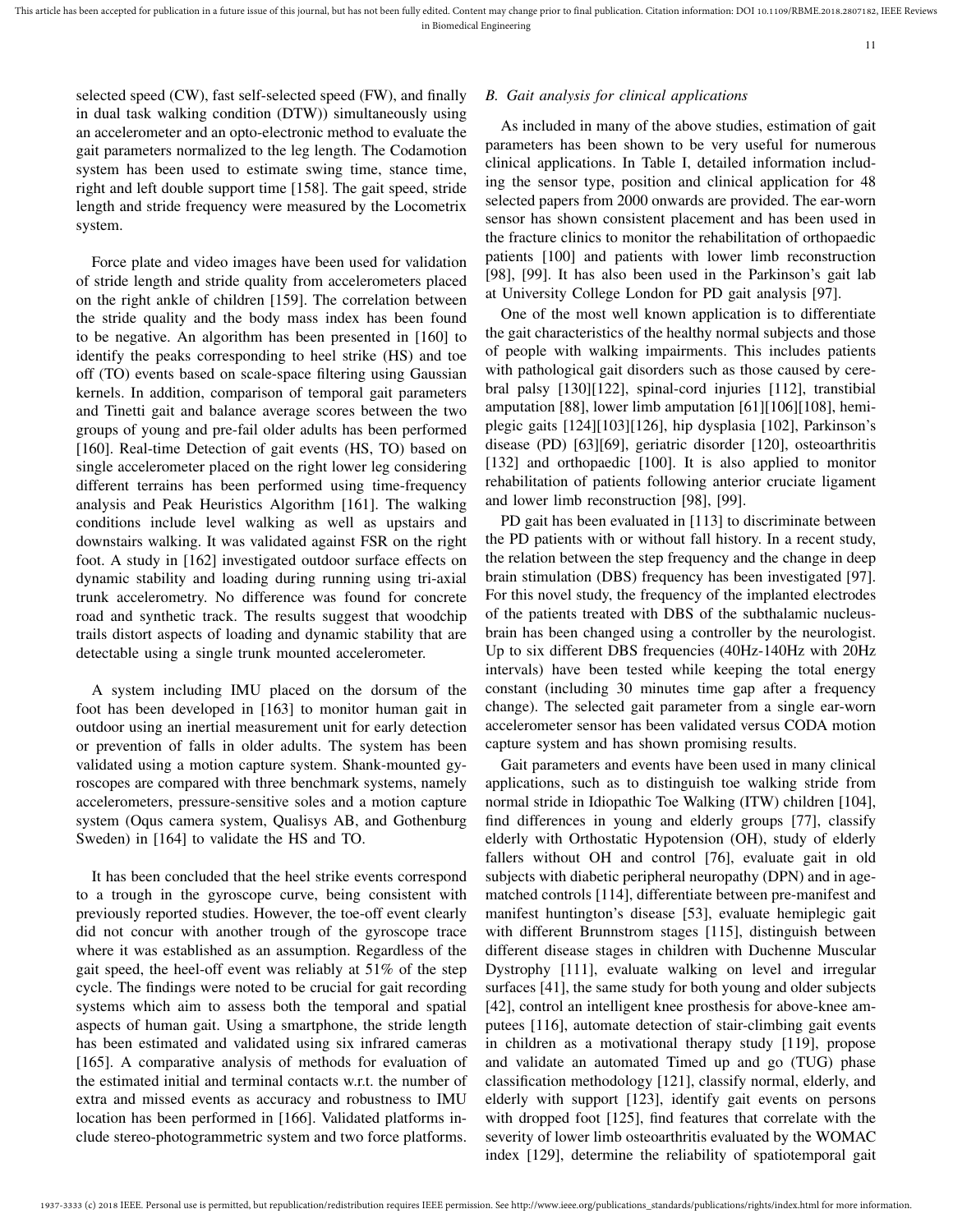This article has been accepted for publication in a future issue of this journal, but has not been fully edited. Content may change prior to final publication. Citation information: DOI 10.1109/RBME.2018.2807182, IEEE Revi in Biomedical Engineering

TABLE II TRUNK ACCELEROMETRY

| Gait parameters                                                                                       | application                                                                                           |  |
|-------------------------------------------------------------------------------------------------------|-------------------------------------------------------------------------------------------------------|--|
| stride time, walking intensity, cadence, walking (inter-stride) variability                           | • To investigate COPD patients gait patterns versus healthy subjects [45]                             |  |
| stride frequency, step symmetry, stride regularity, cranialcaudal activity, harmonic analysis         | • To create Reference data for normal subjects [54]                                                   |  |
| walking speed, cycle frequency, stride length, side-to-side symmetry, step regularity, Craniocaudal   | • To compare gait in patients with fibromyalgia with controls [47]                                    |  |
| number of steps, walking distance, step length, velocity, step duration                               | To assess gait parameters in children[57]                                                             |  |
| RMS from AP and ML axes, frequency of sway                                                            | To discriminate between fallers and non-fallers [48]                                                  |  |
| Gait speed, stride length, and cadence, harmonic ratio                                                | • To investigate trunk stability during dual-task walking among older adults[167]                     |  |
| gait velocity, stride duration, stride length and gait regularity (ML, AP, VT)                        | • To investigate the effects of shoe fit on gait in community-dwelling older adults [168]             |  |
| step time, stride length and walking                                                                  | To compare the CoM movement within Parkinson's disease (PD)[71]                                       |  |
| mean acceleration; mean walking speed; The ratio between the accelerations                            | To compare gait impairment of patients with neurological condition to healthy subjects [169]          |  |
| gait speed, stride frequency, stride length, stride regularity, stride asymmetry                      | • To compare gait parameters in elderly people with mild cognitive impairment (MCI) and               |  |
|                                                                                                       | Alzheimer's disease (AD) patients [59]                                                                |  |
| gait speed, step length, step width, step-width variability                                           | To investigate the relation of balance to step width variability[58]                                  |  |
| Trunk movement regularity and asymmetry                                                               | • To discriminate hemiplegic gait from gait in the comparison group [170]                             |  |
| peak evaluation of accelerations                                                                      | • To analyse hemiplegia gait and investigate the mechanism of falls [171]                             |  |
| step count, mean step time, step length, gait speed, step time intact leg, step time prosthetic leg   | • To assess spatiotemporal parameters in amputee gait using Dynaport [64]                             |  |
| stride related measures, stride time, gait speed, mean and correlation of variation of stride times   | To investigate the difference in gait patterns for dementia patients [172]                            |  |
| acceleration RMS, gait harmony                                                                        | To assess the stability and harmony of gait in children with cerebral palsy [173]                     |  |
| speed, stride frequency, mean stride time, CV stride time, PVI, stride-to-stride variability          | To investigate effect of dual-task on gait patterns for detection of high risk of falling [174]       |  |
| step time, stride time                                                                                | To evaluate gait events for Hemiplegic patients [66]                                                  |  |
| step events                                                                                           | • To distinguish the step events in normal and pathological populations [175]                         |  |
| Speed, Stride frequency, Regularity                                                                   | • To examine the changes in parameters after the drug administration in horses [176]                  |  |
| Walking speed, cadence, average stride length, CV stride time, harmonic ratio                         | To examine the effect of Cueing Strategies on Gait Stability in PD patients [177]                     |  |
| step length, gait velocity, cadence                                                                   | • To describe the characteristics of stroke patient gait [178]                                        |  |
| Cadence, step width, step width variability, mediolateral interstride trunk autocorrelation           | To differentiate between fit and frail older persons [43]                                             |  |
| step regularity                                                                                       | To investigate Gait variability and regularity of people with transtibial amputations [179]           |  |
| step length, speed, step time, cadence, asymmetry, irregularity, vertical displacement                | • To investigate the effects of age and gender on gait parameters [3]                                 |  |
| step time, step length, step frequency and walking speed, irregularity, leftright asymmetry, vertical | • To monitor gait of the orthopaedic patients with symptomatic gonarthrosis aimed for tota            |  |
| displacement                                                                                          | knee arthroplasty [50]                                                                                |  |
| speed, step length, step duration, cadence, vertical displacement, asymmetry, and irregularity        | To investigate the ability to differentiate functional knee limitations [180]                         |  |
| walking speed, frequency, step length, asymmetry, RMS (VT), Harmonic ratio (VT), inter-stride         | • To investigate suitability of objective gait measurements related to fall risk based on Tinett      |  |
| variability (VT)                                                                                      | scale [181]                                                                                           |  |
| stride regularity, stride symmetry                                                                    | To assess the effect of prescription footwear on gait quality for gait rehabilitation [60]            |  |
| Max, Maxdiff, Maxp2p, Maxp2pdiff                                                                      | To detect near fall event [182]                                                                       |  |
| $\bullet$ peak frequency (PF), autocorrelation peak(AC), CV of acceleration peak intervals            | · To assess abnormal gait in patients with rheumatoid arthritis using a smartphone [183]              |  |
| walking speed, the symmetry index of the Lissajous figure (Lissajous Index; LI), and the root         | • To differentiate two groups of young and elderly [184]                                              |  |
| mean square (RMS) and harmonic ratio (HR) of the acceleration signals                                 |                                                                                                       |  |
| cadence, step regularity, stride regularity and step symmetry                                         | To differentiate PD patients and healthy subjects [185]                                               |  |
| step length, step frequency                                                                           | • To investigate the relationship of spatiotemporal gait parameters with increasing age [186]         |  |
| duration of subsequent stride cycles and left/right steps, step length, walking speed                 | To differentiate spatio-temporal gait parameters between young and elderly subjects [55]              |  |
| gait cycle, stance phase, swing phase, step length, cadence                                           | To evaluate a mobility assistance system from healthy people and patients[187]                        |  |
| step time, step length                                                                                | • To estimate gait asymmetry in patients with hemiparetic stroke [188]                                |  |
| • MinDiff, MaxDiff, difference between min. and max. values reached over stride cycle                 | • To quantify movement symmetry in the trotting horse [189]                                           |  |
| cadence (step frequency), stride regularity (peak anterior acceleration)                              | To quantitatively investigate whether unexpected gait initiation aggravates FoG in patients           |  |
|                                                                                                       | with advanced juvenile parkinsonism [190]                                                             |  |
| gait cycle time, gait variability, mean acceleration                                                  | To compare gait parameters between two patient groups (Dementia and PD patients) [191]                |  |
| mean step time, mean stride time, RMS, stride length, gait variability                                | • To investigate relationships between muscle impairments, gait abnormalities and postural            |  |
|                                                                                                       | instability [192]                                                                                     |  |
| · gait cycle, peak acceleration                                                                       | To monitor recovery of gait balance control following concussion [193]                                |  |
| gait cycle, gait velocity, stride time, step time, stance time, swing time                            | • To compare various method for gait parameter estimation using elderly, post stroke, PD and          |  |
|                                                                                                       | Huntington's disease subjects [194]                                                                   |  |
| foot contacts, index of harmonicity, and amplitude variability                                        | To validate reliability of gait and postural control analysis using 3D-accelerometer of the           |  |
| gait cycle, vertical gait acceleration, stride length                                                 | iPod Touch [144]<br>To investigate a new measure of quantifying walking behavior in PD patients [195] |  |
| gait speed, Lyapunov exponents, harmonic ratios, Lempel-Ziv complexity, (standard deviation,          | • To distinguish between healthy and clinical groups including PD and peripheral neuropathy           |  |
| kurtosis, skewness) of signal amplitude, entropy rate, wavelet bands, wavelet entropy                 | (PN) patients using time, frequency and time-frequency domains[196]                                   |  |
| gait cycle, gait variability, single support, double support, step length, cadence                    | To investigate the gait patterns in post-menopausal women [197]                                       |  |
| step length, cadence, speed, vertical displacement, gait irregularity, step time asymmetry            | To evaluate the effect of age, gender and height in gait parameters of healthy subjects [198]         |  |
|                                                                                                       |                                                                                                       |  |

parameters during level walking and stair climbing [95], and detect swing phase of stroke gait during the FES process, which has the benefit of using the stimulator to correct the foot dropped gait [105].

In [95], the reliability of the IDEEA system (consists of five biaxial accelerometers) is tested for level walking and stair climbing in which the results demonstrate the highly accurate measurement of gait parameters during the level walking although with moderately less correlations for stair climbing. Another study has shown that the IDEEA monitor has lower levels of repeatability compared to three-dimensional gait analysis (3-DGA) in individuals with cerebral palsy [130] and there are systematic errors including under and over-estimation

of gait parameters across both control subjects and individuals with cerebral palsy.

The gait study has not been limited to humans as there are many applications for analysis of animal gaits. Some examples are quantification of hoof slip distances at training trot [110], detection of unilateral hind limb lameness and foot pathologies in dairy cows [118] and measurement of temporal gait characteristics in dogs [128].

In a sport related application, the relationship between immersion depth and impact loading has been investigated to diminish the injury risk [107] using running trials on the treadmill in three different water depths.

*1) Fall and balance analysis:* Freezing of Gait (FoG) which is one of the most common causes of fall in PD patients has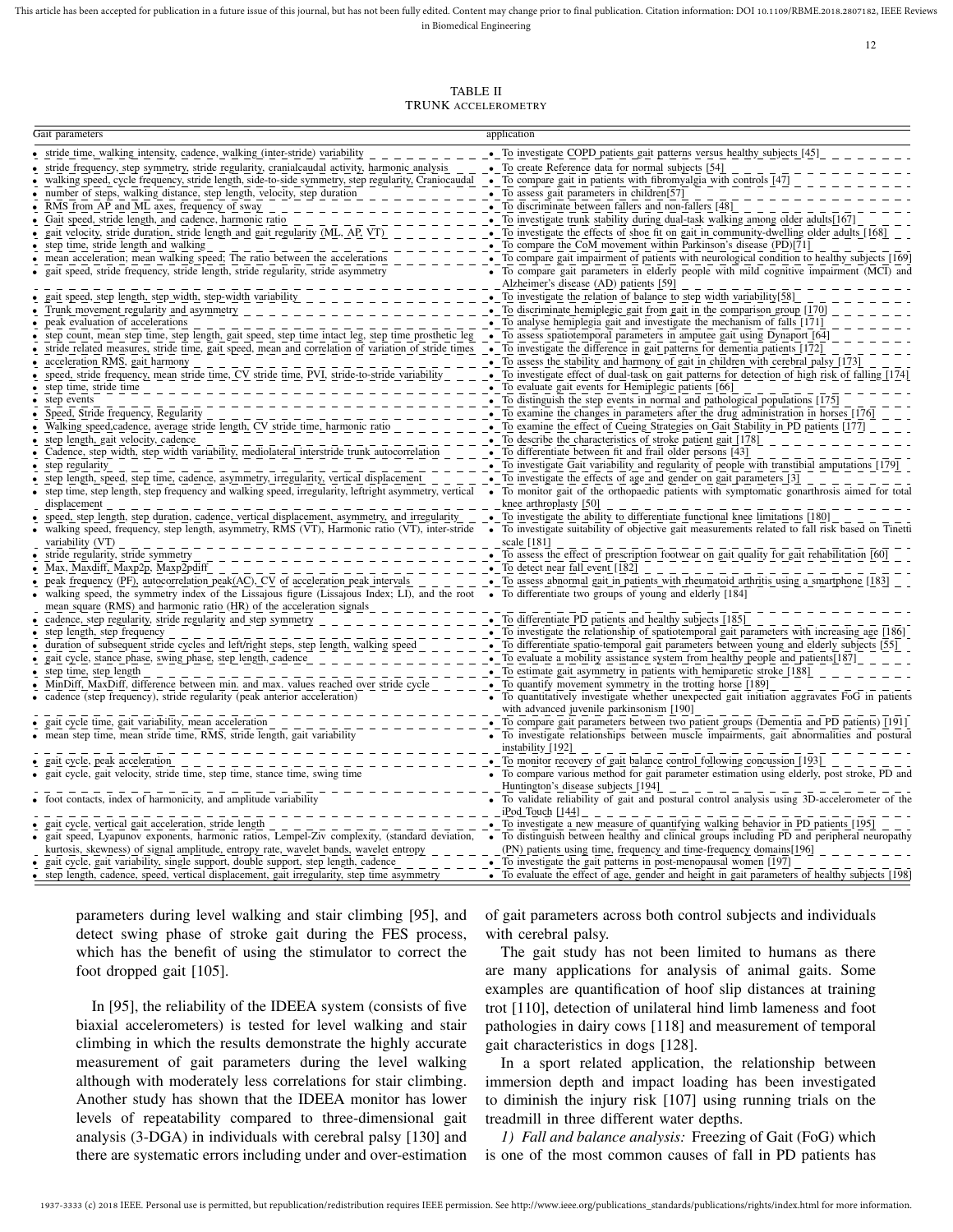been related to the double support time [69]. Based on this study, gait asymmetries and FoG are evaluated using the gait data from PD patients. It is expected that the detection of subtle changes in FoG session will reduce the risk of falls. Balance and gait deficits in people with multiple sclerosis has also been investigated in [131].

Other papers addressing gait and balance include analysis aimed to discriminate between fallers and non-fallers [48], analyse the gait and balance in patients with Alzheimer's disease [127], evaluate age related gait and balance performance [51], identify gait differences between single-task and dualtask walking in older individuals [109], detect early signs of balance deficits [81], and evaluate the dynamic instability of the dysplastic hip [102]. Hip instability is increased in proportion to the degree of dysplasia. Triaxial accelerometry has shown to be helpful in the evaluation of dynamic instability of the dysplastic hip. The vertical toe clearance during walking has been analyzed in [101]. It has been demonstrated that the variability in minimum toe clearance (MTC), which occurs during the swing phase, is a sensitive fall risk predictor.

# *C. Trunk accelerometry based gait analysis*

There has been a great interest in the use of single trunk mounted accelerometer to estimate the spatio-temporal gait parameters and apply it for clinical applications. Table II summarises the gait parameters and the related clinical applications when an IMU has been used as the trunk mounted accelerometer. It should be noted that these studies include the use of accelerometer embedded within smartphones. For a few studies, the gait parameters are estimated using only the gyroscope unit of the IMU and balance analysis are performed using the accelerometer sensor signals. Although it has been noted in Section V-B, the accelerometer can be used to estimate the spatio-temporal gait parameters including step/stride length using the inverted pendulum model.

The trunk mounted accelerometers have been used to investigate the gait patterns of chronic obstructive pulmonary disease (COPD) patients versus healthy subjects [45], create reference data for normal subjects [54], compare gaits in patients with fibromyalgia with those in controls using Locometrix system [47], assess gait parameters in children [57], investigate Gait variability and regularity of people with transtibial amputation [179], compare the CoM movement within PD patients [71], compare gait impairment of patients with neurological condition (including PD and ataxic patients) with those of healthy subjects [169], compare gait parameters in elderly people suffering from mild cognitive impairment (MCI) and Alzheimer's disease (AD) patients using Locometrix system [59], discriminate hemiplegic gait from gait in the comparison group [170], assess spatiotemporal parameters in amputee gait using Dynaport [64], investigate the difference in gait patterns for dementia patients using Dynaport [172], evaluate gait events for Hemiplegic patients [66], distinguish the step events in normal and pathological populations [175], differentiate between fit and frail elderlies [43], describe the characteristics of stroke patient gait [178], differentiate between two groups of young and elderly [184], differentiate spatio-temporal gait parameters between young and old subjects [55], differentiate

between PD patients and healthy subjects [185], differentiate PD and peripheral neuropathy (PN) patients from healthy subjects [196],[199] and validate the estimated stride event versus those by motion capture system [108], investigate the effects of age and gender on gait parameters [3], investigate the effects of age, gender and height on gait parameters [198], estimate gait asymmetry in patients with hemiparetic stroke [188], investigate the relationship between spatio-temporal gait parameters with increasing age [186], monitor gait of the orthopaedic patients with symptomatic gonarthrosis aimed for total knee arthroplasty [50], and investigate the ability to differentiate between functional knee limitations and its suitability for clinical applications [180].

Other applications include assessing the effect of prescription footwear on gait quality for gait rehabilitation [60], evaluating a mobility assistance system from healthy people and patients [187], quantitatively investigating whether an unexpected gait initiation aggravates FoG in patients with advanced juvenile parkinsonism [190], comparison of gait parameters between two patient groups (Dementia and PD patients) [191], comparison of various methods for gait parameter estimation using elderly, post stroke, PD, and Huntington's disease subjects [194], objectively assessing abnormal gait in patients with rheumatoid arthritis using a smartphone [183], investigating the effects of shoe fit on gait in communitydwelling older adults [168], detection of stride event exploiting cross-correlation and anisotropy characteristics of the accelerations using healthy and PD patients [200], a new measure of quantifying walking behavior in PD patients based on gait cycle-acceleration relationship [195] and investigating the gait patterns in post-menopausal women [197]. Animal related studies of trunk accelerometry include quantification of movement symmetry in the trotting horse [189] and examination of the changes in parameters after the drug administration in horses [176].

*1) Fall and balance analysis by gait trunk accelerometry:* The stability and harmony of gait in children with cerebral palsy has been assessed in [173]. The objectives for fall and balance assessment include analysis of hemiplegia gait and investigate the mechanism of falls [171], investigating the suitability of objective gait measurement related to fall risk assessment based on Tinetti scale [181], discriminating between fallers and non-fallers [48], validating reliability of gait and postural control analysis Using 3D-accelerometer of the iPod Touch [144], investigating the relationships between muscle impairments, gait abnormalities and postural instability [192], monitoring the recovery of gait balance control following concussion [193], examination of the effect of cueing strategies on gait stability in PD patients [177], detection of near fall using Dynaport [182], investigating the relation between balance and step width variability [58], studying the effect of dual-task on gait patterns for detection of high risk of falling using Dynaport [174] and trunk stability during dualtask walking among older adults [167].

# VI. DISCUSSION AND CONCLUSION

In this study a comprehensive review of accelerometry based gait analysis has been performed. Extensive review of single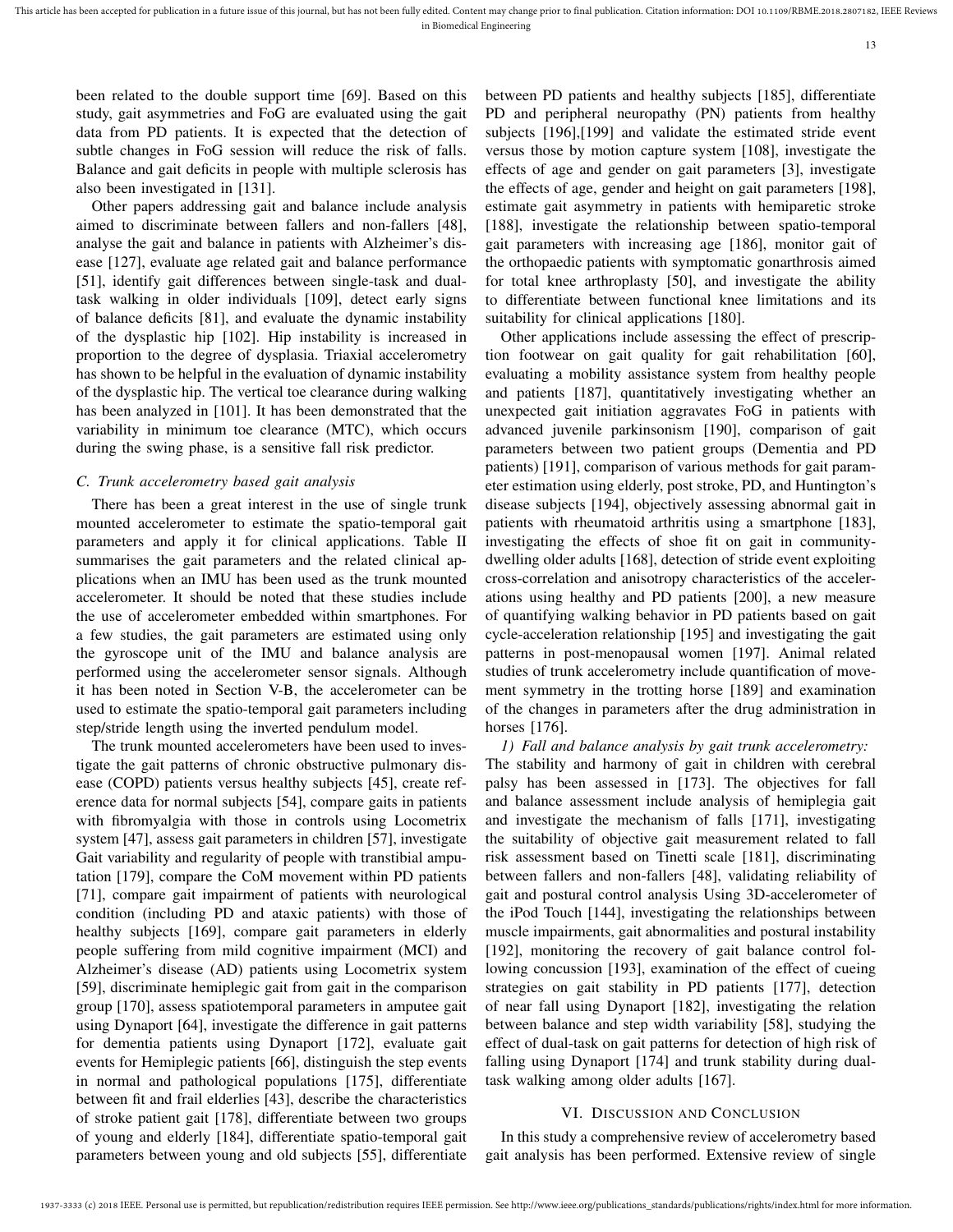and multiple based sensor platforms including accelerometers has been performed. Recent applications are shifting towards the use of smaller number of sensors such as using a single ear-worn sensor, trunk mounted accelerometers and mobile phones. Of these devices, only the ear-worn sensor has shown consistent sensor placement. Developed algorithms based on ear-worn sensor can be further adjusted and improved for application to trunk accelerometer and mobile phones.

Certainly, a thorough study of gait benefits a wide community of researchers, users, and care takers in sport, computer games, physical and mental rehabilitation, clinical assessment, survilence, human recognition, modelling, robotics and many other fields. This study also benefits sensor technology developers and those who enthusiastically work on remote patient monitoring. Different strategies of gait assessment using accelerometry opens a wider arena for research particularly for clinical use and human rehabilitation. One big advantage of using accelerometer for gait analysis is that it can be integrated within smart phones and devices accessible to almost everybody around the globe.

# VII. ACKNOWLEDGEMENT

The authors would like to thank Mr Dinesh Nathwani, consultant Orthopaedic surgeon at Charing Cross Hospital, London, UK, for giving useful comments to improve the quality of the paper.

#### **REFERENCES**

- [1] T. K. M. Lee, M. Belkhatir, and S. Sanei, "A comprehensive review of past and present vision-based techniques for gait recognition," *Multimedia Tools and Applications*, vol. 72, no. 3, pp. 2833–2869, 2014.
- [2] T. K. M. Lee, M. Belkhatir, P. A. Lee, and S. Sanei, "Nonlinear characterisation of fronto-normal gait for human recognition," *PCM '08 Proceedings of the 9th Pacific Rim Conference on Multimedia: Advances in Multimedia Information Processing*, pp. 466–475, 2008.
- [3] R. Senden, B. Grimm, I. C. Heyligers, H. Savelberg, and K. Meijer, "Acceleration-based gait test for healthy subjects: reliability and reference data," *Gait Posture.*, vol. 30, no. 2, pp. 192–6, 2009.
- [4] K. Kompoliti and L. Verhagen, "Encyclopedia of Movement Disorders," *Oxford: Academic Press*, 2010.
- [5] H. A. Sattar, "Fundamentals of pathology," p. 189, 2011.
- [6] P. Dayalu and R. L. Albin, "Huntington disease: pathogenesis and treatment," *Neurol Clin.*, vol. 33, no. 1, pp. 101–114, 2015.
- [7] S. C. Warby, R. K. Graham, and M. R. Hayden, "Huntington disease," 2014.
- [8] "Ninds multiple sclerosis information page," *National Institute of Neurological Disorders and Stroke*, 2016.
- [9] A. Compston and A. Coles, "Multiple sclerosis," *Lancet*, vol. 372, no. 9648, pp. 1502–1517, 2008.
- [10] R. S. Fisher et. al, "Ilae official report: a practical clinical definition of epilepsy," *Epilepsia.*, vol. 55, no. 4, pp. 475–482, 2014.
- [11] T. K. M. Lee, S. S. W. Gan, S. Sanei, and S. Kouchaki, "Assessing rehabilitative reach and grasp movements with singular spectrum analysis," *21st European Signal Processing Conference (EUSIPCO 2013)*, pp. 1–5, 2013.
- [12] M. Norris, R. Anderson and I. C. Kenny, "Method analysis of accelerometers and gyroscopes in running gait: a systematic review," *Proc. Inst. Mech. Eng. P J. Sports Eng. Technol.*, vol. 228, no. 1, pp. 3–15, 2014.
- [13] R. P. Hubble, G. A. .Naughton , P. A. Silburn, and M. H. Cole, "Wearable sensor use for assessing standing balance and walking stability in people with Parkinson's disease: a systematic review," *PLoS One*, vol. 10, no. 4, pp. e0123705, 2015.
- [14] S. Del Din, A. Hickey, N. Hurwitz, J. C. Mathers, L. Rochester and A. Godfrey, "Measuring gait with an accelerometer-based wearable: influence of device location, testing protocol and age," *Physiol Meas.*, vol. 37, no. 10, pp. 1785–1797, 2016.
- [15] M. Derawi, "Accelerometer-Based Gait Analysis, A survey," *Nor Informasjonssikkerhetskonferanse NISK.*, 2010.
- [16] S. Yang and Q. Li, "Inertial Sensor-Based Methods in Walking Speed Estimation: A Systematic Review," *Sensors*, vol. 12, no. 5, pp. 6102– 6116, 2012.
- [17] S. Chen, J. Lach, B. Lo and G. .Z. Yang, "Toward Pervasive Gait Analysis With Wearable Sensors: A Systematic Review.," *IEEE J Biomed Health Inform.*, vol. 20, no. 6, pp. 1521–1537, 2016.
- [18] A. Muro-de-la-Herran, B. Garcia-Zapirain and A. Mendez-Zorrilla, "Gait analysis methods: an overview of wearable and non-wearable systems, highlighting clinical applications.," *Sensors*, vol. 14, no. 2, pp. 3362–3394, 2014.
- [19] S. Sprager and M. B. Juric, "Inertial Sensor-Based Gait Recognition: A Review," *Sensors*, vol. 15, no. 9, pp. 22089–22127, 2015.
- [20] R. J. Elble, "Gravitational artifact in accelerometric measurements of tremor," *Clin Neurophysiol.*, vol. 116, no. 7, pp. 1638–1643, 2005.
- [21] B. E. Boser and R. T. Howe, "Surface micromachined accelerometers," *IEEE Journal of Solid-State Circuits*, vol. 31, no. 3, 1996.
- [22] Analog Devices, "ADXL50 datasheet,".
- [23] T. L. Grigorie, "The matlab/simulink modeling and numerical simulation of an analogue capacitive micro-accelerometer. part 1: Open loop," *International Conference on Perspective Technologies and Methods in MEMS Design*, pp. 105–114, 2008.
- [24] I. Skog, P. Hndel, J. O. Nilsson, and J. Rantakokko, "Zero-velocity detection — an algorithm evaluation," *IEEE Trans Biomed Eng.*, vol. 57, no. 11, pp. 2657–2666, 2010.
- [25] A. Kos, S. Tomazic and A. Umek, "Suitability of smartphone inertial sensors for real-time biofeedback applications," *Sensors*, vol. 16, no. 3, pp. 301, 2016.
- [26] Q. Mourcou, A. Fleury, C. Franco, F. Klopcic and N. Vuillerme, "Performance evaluation of smartphone inertial sensors measurement for range of motion," *Sensors*, vol. 15, no. 9, pp. 23168–23187, 2015.
- [27] T. Kaiyu and H. G. Malcolm, "A practical gait analysis system using gyroscopes," *Med Eng Phys.*, vol. 21, no. 2, pp. 87–94, 1999.
- [28] E. Hestnes, "Performance Evaluation of Smartphone Inertial Sensors Measurement for Range of Motion," *NTNTU, Master thesis*, 2016.
- [29] J. Geen and D. Krakauer, "New iMEMS angular-rate-sensing gyroscope," *Analog Dialogue*, 2003.
- [30] A. Belli, P. Bui, A. Berger, A. Geyssant, and J. R. Lacour, "A treadmill ergometer for three-dimensional ground reaction forces measurement during walking," *J Biomech.*, vol. 34, no. 1, pp. 105–112, 2001.
- [31] L. Tesio, M. Monzani, R. Gatti, and F. Franchignoni, "Flexible electrogoniometers: kinesiological advantages with respect to potentiometric goniometers," *Clin Biomech.*, vol. 10, no. 5, pp. 275–277, 1995.
- [32] M. Donno, E. Palange, F. Di Nicola, G. Bucci, and F. Ciancetta, "A new flexible optical fiber goniometer for dynamic angular measurements: Application to human joint movement monitoring," *IEEE Trans on Instrumentation and Measurement*, vol. 57, no. 8, pp. 1614–1620, 2008.
- [33] G. S. Murley, H. B. Menz, and K. B. Landorf, "Foot posture influences the electromyographic activity of selected lower limb muscles during gait," *J Foot Ankle Res.*, vol. 2, no. 35, 2009.
- [34] A. Hadi, A. Razak, A. Zayegh, R. K. Begg, and Y. Wahab, "Foot plantar pressure measurement system: A review," *Sensors*, vol. 12, no. 7, pp. 9884–9912, 2012.
- [35] S. M. De Rossi, T. Lenzi, N. Vitiello, M. Donati, A. Persichetti, F. Giovacchini, F. Vecchi, and M. C. Carrozza, "Development of an in-shoe pressure-sensitive device for gait analysis.," *Conf Proc IEEE Eng Med Biol Soc.*, pp. 5637–40, 2011.
- [36] "MC10," https://www.mc10inc.com/our-products/biostamprc.
- 
- [37] "Shimmer Products," http://www.shimmersensing.com/products/.<br>
[38] "Zigbee Health Care," http://www.zigbee.org/zigbe [38] "Zigbee Health Care," http://www.zigbee.org/zigbee-fordevelopers/applicationstandards/zigbee-health-care/.
- [39] J. A. Afonso, A. J. F. Maio, and R. Simoes, "Performance Evaluation of Bluetooth Low Energy for High Data Rate Body Area Networks," *Wireless Personal Communications*, vol. 90, no. 1, pp. 121–141, 2016.
- [40] J. Perry and J. Burnfield, "Gait analysis: Normal and pathological function monitoring," *2nd Ed. SLACK Incorporated*, 2010.
- [41] H. B. Menz, S. R. Lord, and R. C. Fitzpatrick, "Acceleration patterns of the head and pelvis when walking on level and irregular surfaces," *Gait Posture.*, vol. 18, no. 1, pp. 35–46, 2003.
- [42] H. B. Menz, S. R. Lord, and R. C. Fitzpatrick, "Age-related differences in walking stability," *Age Ageing.*, vol. 32, no. 2, pp. 137–142, 2003.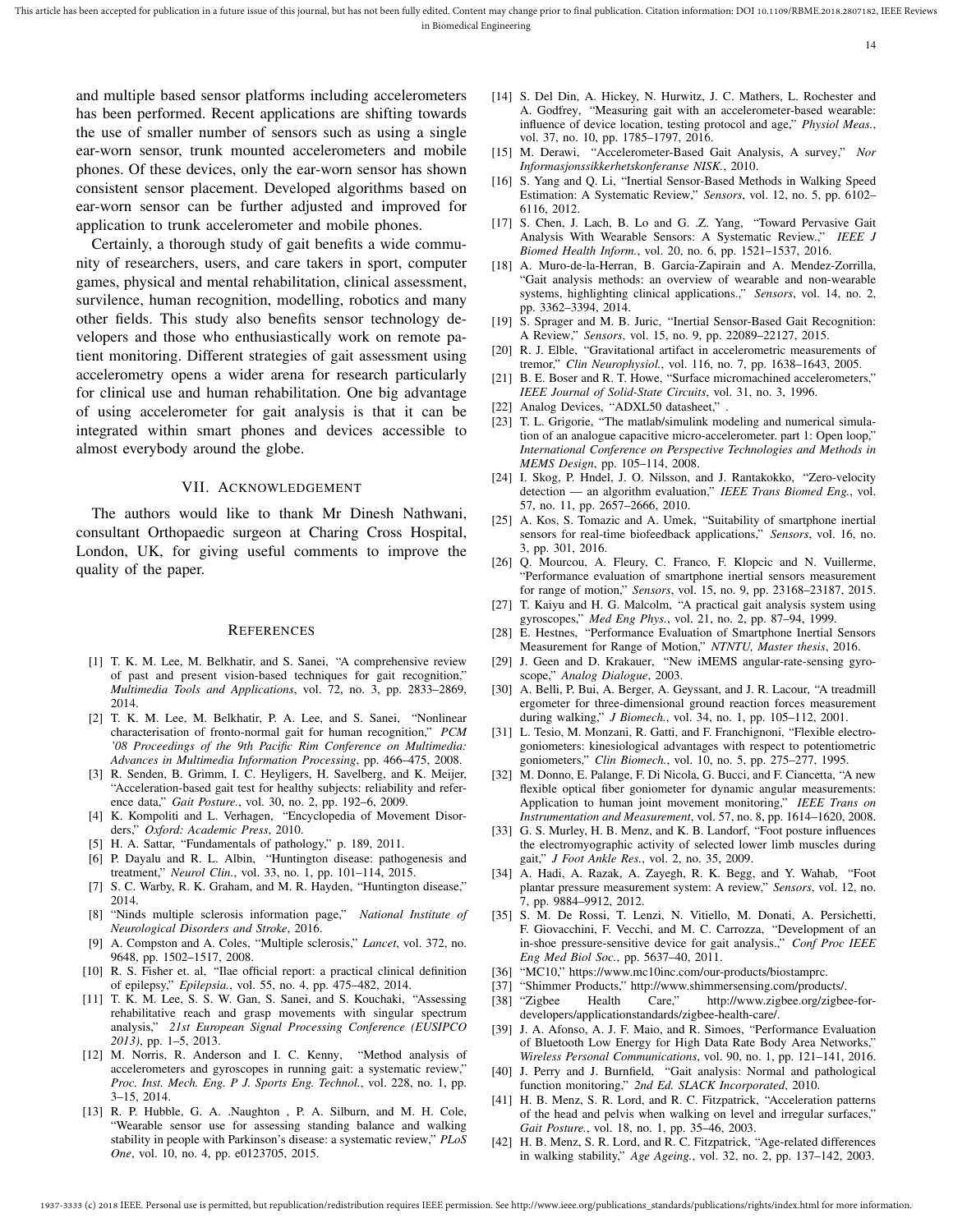- [43] R. Moe-Nilssen and J. L. Helbostad, "Interstride trunk acceleration variability but not step width variability can differentiate between fit and frail older adults," *Gait Posture.*, vol. 21, no. 2, pp. 164–170, 2005.
- [44] A. Hartmann, S. Luzi, K. Murer, R. A. de Bie, and E. D. de Bruin, "Concurrent validity of a trunk tri-axial accelerometer system for gait analysis in older adults," *Gait Posture.*, vol. 29, no. 3, pp. 444–448, 2009.
- [45] J. Annegarn, M. A. Spruit, H. H. Savelberg, P. J. Willems, C. van de Bool, A. M. Schols, E. F. Wouters, and K. Meijer, "Differences in walking pattern during 6-min walk test between patients with COPD and healthy subjects," *PLoS One.*, vol. 7, no. 5, 2012.
- [46] R. Moe-Nilssen and J. L. Helbostad, "Estimation of gait cycle characteristics by trunk accelerometry," *J Biomech.*, vol. 37, no. 1, pp. 121–126, 2004.
- [47] B. Auvinet, R. Bileckot, A. S. Alix, D. Chaleil, and E. Barrey, "Gait disorders in patients with fibromyalgia," *Joint Bone Spine.*, vol. 73, no. 5, pp. 543–546, 2006.
- [48] E. P. Doheny, B. R. Greene, T. Foran, C. Cunningham, C. W. Fan, and R. A. Kenny, "Diurnal variations in the outcomes of instrumented gait and quiet standing balance assessments and their association with falls history," *Physiol Meas.*, vol. 33, no. 3, pp. 361–373, 2012.
- [49] F. Bugan, M. G. Benedetti, G. Casadio, S. Attala, F. Biagi, M. Manca, and A. Leardini, "Estimation of spatial-temporal gait parameters in level walking based on a single accelerometer: Validation on normal subjects by standard gait analysis," *Comput Methods Programs Biomed*, vol. 108, no. 1, pp. 129–137, 2012.
- [50] R. Senden, B. Grimm, K. Meijer, H. Savelberg, and I. C. Heyligers, "The importance to including objective functional outcomes in the clinical follow up of total knee arthroplasty patients," *Knee.*, vol. 18, no. 5, pp. 306–11, 2011.
- [51] K. Aminian, B. Mariani, A. Paraschiv-Ionescu, C. Hoskovec, C. Bula, J. Penders, C. Tacconi, and F. Marcellini, "Foot worn inertial sensors for gait assessment and rehabilitation based on motorized shoes," *Conf Proc IEEE Eng Med Biol Soc.*, pp. 5820–5823, 2011.
- [52] H. Martin Schepers E. H. van Asseldonk C. T. Baten P. H. Veltink, "Ambulatory estimation of foot placement during walking using inertial sensors," *J Biomech.*, vol. 43, no. 16, pp. 3138–3143, 2010.
- [53] A. Dalton, H. Khalil, M. Busse, A . Rosser, R. van Deursen, and G. laighin, "Analysis of gait and balance through a single triaxial accelerometer in presymptomatic and symptomatic huntington's disease," *Gait Posture.*, vol. 37, no. 1, pp. 49–54, 2013.
- [54] B. Auvinet, G. Berrut, C. Touzard, L. Moutel, N. Collet, D. Chaleil, and E. Barrey, "Reference data for normal subjects obtained with an accelerometric device," *Gait Posture.*, vol. 16, no. 2, pp. 124–134, 2002.
- [55] W. Zijlstra, "Assessment of spatio-temporal parameters during unconstrained walking.," *Eur J Appl Physiol.*, vol. 92, no. (1-2), pp. 39–44, 2004.
- [56] W. Zijlstra and A. L. Hof, "Assessment of spatio-temporal gait parameters from trunk accelerations during human walking," *Gait Posture.*, vol. 18, no. 2, pp. 1–10, 2003.
- [57] M. Brandes, W. Zijlstra, S. Heikens, R. van Lummel, and D. Rosenbaum, "Accelerometry based assessment of gait parameters in children," *Gait Posture*, vol. 24, no. 4, pp. 482–486, 2006.
- [58] J. L. Helbostad and R. Moe-Nilssen, "The effect of gait speed on lateral balance control during walking in healthy elderly," *Gait Posture.*, vol. 18, no. 2, pp. 27–36, 2003.
- [59] S. Gillain, E. Warzee, F. Lekeu, V. Wojtasik, D. Maquet, J. L. Croisier, E. Salmon, and J. Petermans, "The value of instrumental gait analysis in elderly healthy, MCI or alzheimer's disease subjects and a comparison with other clinical tests used in single and dual-task conditions," *Ann Phys Rehabil Med.*, vol. 52, no. 6, pp. 453–474, 2009.
- [60] P. Terrier, O. Driaz, A. Meichtry, and F. Luthi, "Prescription footwear for severe injuries of foot and ankle: effect on regularity and symmetry of the gait assessed by trunk accelerometry," *Gait Posture.*, vol. 30, no. 4, pp. 492–496, 2009.
- [61] J. B. Bussmann, K. M. Culhane, H. L. Horemans, G. M. Lyons, and H. J. Stam, "Validity of the prosthetic activity monitor to assess the duration and spatio-temporal characteristics of prosthetic walking," *IEEE Trans Neural Syst Rehabil Eng.*, vol. 12, no. 4, pp. 379–386, 2004.
- [62] R. C. Gonzalez, D. Alvarez, A. M. Lopez, and J. C. Alvarez, "Ambulatory estimation of mean step length during unconstrained walking by means of COG accelerometry," *Comput Methods Biomech Biomed Engin.*, vol. 12, no. 6, pp. 721–726, 2009.
- [63] J. Han, H. S. Jeon, W. J. Yi, B. S. Jeon, and K. S. Park, "Adaptive windowing for gait phase discrimination in parkinsonian gait using 3-

axis acceleration signals," *Med Biol Eng Comput.*, vol. 47, no. 11, pp. 1155–1164, 2009.

15

- [64] H. Houdijk, F. M. Appelman, J. M. Van Velzen, L. H. Van der Woude, and C. A. Van Bennekom CA, "Validity of dynaport gaitmonitor for assessment of spatiotemporal parameters in amputee gait," *J Rehabil Res Dev.*, vol. 45, no. 9, pp. 1335–1342, 2008.
- [65] M. Boutaayamou, C. Schwartz, J. Stamatakis, V. Denol, D. Maquet, B. Forthomme, J. L. Croisier, B. Macq, J. G. Verly, G. Garraux, and O. Brls, "Development and validation of an accelerometer-based method for quantifying gait events," *Med Eng Phys.*, vol. 37, no. 2, pp. 226–232, 2015.
- [66] H. K. Lee, S. J. Hwang, S. P. Cho, D. R. Lee DR, S. H. You, K. J. Lee, Y. H. Kim, and H. S. Choi, "Novel algorithm for the hemiplegic gait evaluation using a single 3-axis accelerometer," *Conf Proc IEEE Eng Med Biol Soc.*, pp. 3964–3966, 2009.
- [67] S. W. Lee, K. Mase, and K. Kogure, "Detection of spatio-temporal gait parameters by using wearable motion sensors," *Conf Proc IEEE Eng Med Biol Soc.*, vol. 7, pp. 6836–6839, 2005.
- [68] K. J. Donovan, B. R. Greene, D. McGrath, R. O'Neill, A. Burns, and B. Caulfield, "Shimmer: A new tool for temporal gait analysis.," *Conf Proc IEEE Eng Med Biol Soc.*, pp. 3826–3829, 2009.
- [69] J. Stamatakis, J. Crmers, D. Maquet, B. Macq, and G. Garraux, "Gait feature extraction in parkinson's disease using low-cost accelerometers," *Conf Proc IEEE Eng Med Biol Soc.*, pp. 7900–7903, 2011.
- [70] M. R. Patterson and B. Caulfield, "Using a foot mounted accelerometer to detect changes in gait patterns," *Conf Proc IEEE Eng Med Biol Soc.*, pp. 7471–7475, 2013.
- [71] P. Esser, H. Dawes, J. Collett, M. G. Feltham, and K. Howells, "Validity and inter-rater reliability of inertial gait measurements in parkinson's disease: a pilot study," *J Neurosci Methods.*, vol. 205, no. 1, pp. 177– 181, 2012.
- [72] E. Sejdic, K. A. Lowry, J. Bellanca, S. Perera, M. S. Redfern, and J. S. Brach, "Extraction of stride events from gait accelerometry during treadmill walking," *IEEE J Transl Eng Health Med.*, vol. 4, 2016.
- [73] J. Lasenby and A. Stevenson, "Using geometric algebra for optical motion capture," *E. Bayro-Corrochano, G. Sobcyzk (Eds.), Applied Clifford Algebras in Computer Science and Engineering*, 2000.
- [74] R. Williamson and B. J. Andrews, "Gait event detection for FES using accelerometers and supervised machine learning," *IEEE Trans Rehabil Eng.*, vol. 8, no. 3, pp. 312–319, 2000.
- [75] S. Khandelwal and N. Wickstrm, "Evaluation of the performance of accelerometer-based gait event detection algorithms in different realworld scenarios using the MAREA gait database," *Gait Posture.*, vol. 51, pp. 84–90, 2017.
- [76] A. Barrett, M. O'Connor, K. Culhane, A. M. Finucane, E. Mulkerrin, D. Lyons, and G. Olaighin, "Accelerometer versus footswitch evaluation of gait unsteadiness and temporal characteristics of gait in two elderly patient groups," *Conf Proc IEEE Eng Med Biol Soc*, pp. 4527– 4530, 2008.
- [77] J. J. Kavanagh, R. S. Barrett, and S. Morrison, "Upper body accelerations during walking in healthy young and elderly men," *Gait Posture.*, vol. 20, no. 3, pp. 291–298, 2004.
- [78] A. Kose, A. Cereatti, and U. Della Croce, "Estimation of traversed distance in level walking using a single inertial measurement unit attached to the waist," *Conf Proc IEEE Eng Med Biol Soc.*, pp. 1125– 1128, 2011.
- [79] J. A. Lee, S. H. Cho, Y. J. Lee, H. K. Yang, and J. W. Lee, "Portable activity monitoring system for temporal parameters of gait cycles," *J Med Syst.*, vol. 34, no. 5, pp. 959–966, 2010.
- [80] D. Jarchi, B. Lo, E. Ieong, D. Nathwani, and G.-Z. Yang, "Validation of the e-AR sensor for gait event detection using the Parotec foot insole with application to post-operative recovery monitoring," *11th International Conference on Wearable and Implantable Body Sensor Networks (BSN),*, pp. 127–131, 2014.
- [81] A. Hartmann, K. Murer, R. A. de Bie, and E. D. de Bruin ED., "Reproducibility of spatio-temporal gait parameters under different conditions in older adults using a trunk tri-axial accelerometer system," *Gait Posture.*, vol. 30, no. 3, pp. 351–355, 2009.
- [82] I. H. Lpez-Nava, A. Muoz-Melndez, A. I. Prez Sanpablo, A. Alessi Montero, I. Quiones Uristegui, and L. Nez Carrera, "Estimation of temporal gait parameters using bayesian models on acceleration signals," *Comput Methods Biomech Biomed Engin.*, vol. 19, no. 4, pp. 396–403, 2016.
- [83] S. Y. Lim and W. H. Lee, "Comparison of accelerometer-based and treadmill-based analysis systems for measuring gait parameters in healthy adults," *J Phys Ther Sci.*, vol. 29, no. 4, pp. 651–653, 2017.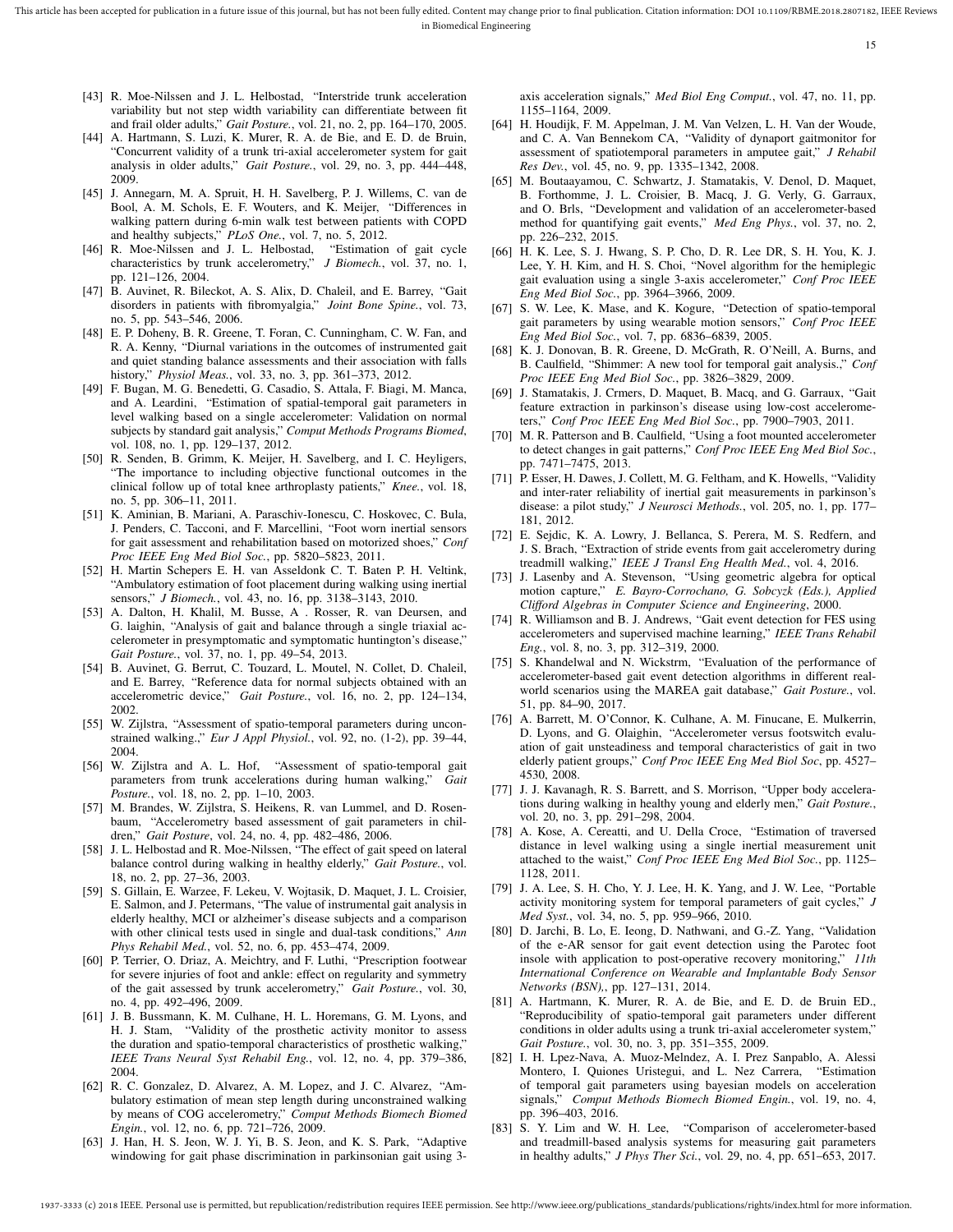- [84] E. Bergamini, P. Picerno, H. Pillet, F. Natta, P. Thoreux, and V. Camomilla, "Estimation of temporal parameters during sprint running using a trunk-mounted inertial measurement unit," *J Biomech.*, vol. 45, no. 6, pp. 1123–1126, 2012.
- [85] M. Hanlon and R. Anderson, "Real-time gait event detection using wearable sensors," *Gait Posture.*, vol. 30, no. 4, pp. 523–527, 2009.
- [86] N. A. Maffiuletti, M. Gorelick, I. Kramers de Quervain, M. Bizzini, S. Tomasetti J. P. Munzinger JP, and A. Stacoff, "Concurrent validity and intrasession reliability of the IDEEA accelerometry system for the quantification of spatiotemporal gait parameters," *Gait Posture.*, vol. 27, no. 1, pp. 160–163, 2008.
- [87] Y. Sakurai, Y. Ohgi, and T. Maruyama, "Development and validation of an automated method to detect gait events using acceleration and angular rate (p216)," *The Engineering of Sport 7*, pp. 359–366, 2009.
- [88] R. W. Selles, M. A. Formanoy, J. B. Bussmann, P. J. Janssens, and H. J. Stam HJ., "Automated estimation of initial and terminal contact timing using accelerometers; development and validation in transtibial amputees and controls," *IEEE Trans Neural Syst Rehabil Eng.*, vol. 13, no. 1, pp. 81–88, 2005.
- [89] J. Sinclair, S. J. Hobbs, L. Protheroe, C. J. Edmundson, and A. Greenhalgh, "Determination of gait events using an externally mounted shank accelerometer.," *J Appl Biomech.*, vol. 29, no. 1, pp. 118–122, 2013.
- [90] D. Jarchi, C. Wong, R. Kwasnicki, B. Heller, G. Tew, and G.-.Z. Yang, "Gait parameter estimation from a miniaturized ear-worn sensor using singular spectrum analysis and longest common subsequence," *IEEE Trans Biomed Eng*, vol. 61, no. 4, pp. 1261–1273, 2014.
- [91] L. Atallah, A. Wiik, G. G. Jones, B. Lo, J. P. Cobb, A. Amis, and G. Z. Yang, "Validation of an ear-worn sensor for gait monitoring using a force-plate instrumented treadmill," *Gait Posture.*, vol. 35, no. 4, pp. 674–676, 2012.
- [92] K. Ben Mansour, N. Rezzougand, and P. Gorce, "Analysis of several methods and inertial sensors locations to assess gait parameters in ablebodied subjects," *Gait Posture.*, vol. 42, no. 4, pp. 409–414, 2015.
- [93] O. Tupa, A. Prochazka, O. Vysata, M. Schatz, J. Mares, M. Valis and V. Marik, "Motion tracking and gait feature estimation for recognising Parkinson's disease using MS Kinect," *Biomed Eng Online.*, vol. 14, no. 97, 2015.
- [94] A. Prochazka, O. Vysata, M. Valis, O. Tupa, M. Schatz and V. Marik, "Bayesian classification and analysis of gait disorders using image and depth sensors of Microsoft Kinect," *Digital Signal Processing*, vol. 47, pp. 169–177, 2015.
- [95] M. .L. Gorelick, M. Bizzini, N. A. Maffiuletti, J. .P. Munzinger, and U. Munzinger, "Test-retest reliability of the IDEEA system in the quantification of step parameters during walking and stair climbing," *Clin Physiol Funct Imaging.*, vol. 29, no. 4, pp. 271–276, 2009.
- [96] P. E. Shrout and J. L. Fleiss, "Intraclass correlations: uses in assessing rater reliability," *Psychol Bull.*, vol. 86, no. 2, pp. 420–428, 1979.
- [97] D. Jarchi, A. Peters, B. Lo, E. Kalliolia, I. Di. Giulio, P. Limousin, B. L. Day, and G.-Z. Yang, "Assessment of the e-ar sensor for gait analysis of parkinson's disease patients," *IEEE 12th International Conference on Wearable and Implantable Body Sensor Networks (BSN),*, pp. 1–6, 2015.
- [98] D. Jarchi, B. Lo, C. Wong, E. Ieong, D. Nathwani, and G.-Z. Yang, "Gait analysis from a single ear-worn sensor: Reliability and clinical evaluation for orthopaedic patients," *IEEE Trans Neural Syst Rehabil Eng.*, vol. 24, no. 8, pp. 882–892, 2016.
- [99] R. M. Kwasnicki, S. Hettiaratchy, D. Jarchi, C. Nightingale, M. Wordsworth, J. Simmons, G.-Z. Yang, and A. Darzi, "Assessing functional mobility after lower limb reconstruction: A psychometric evaluation of a sensor-based mobility score," *Annals of Surgery*, vol. 261, no. 4, pp. 800–806, 2015.
- [100] L. Atallah, A. Wiik, B. Lo, J. P. Cobb, A. A. Amis, and G. Z. Yang, "Gait asymmetry detection in older adults using a light earworn sensor," *Physiol Meas.*, vol. 35, no. 5, pp. N29–40, 2014.
- [101] D. T. H. Lai, R. Begg, E. Charry M. Palaniswami, and K. Hill, "Measuring toe clearance using a wireless inertial sensing device," *International Conference on Intelligent Sensors, Sensor Networks and Information Processing, Sydney, NSW*, pp. 375–380, 2008.
- [102] A. Maeyama, M. Naito, S. Moriyama, and I. Yoshimura, "Evaluation of dynamic instability of the dysplastic hip with use of triaxial accelerometry," *J Bone Joint Surg Am.*, vol. 90, no. 1, pp. 85–92, 2008.
- [103] S. Park, K. Ryu, J. Kim, J. Son, and Y. Kim, "Verification of accuracy and validity of gait phase detection system using motion sensors for applying walking assistive FES," *Comput Methods Biomech Biomed Engin.*, vol. 15, no. 11, pp. 1129–1135, 2012.
- [104] G. Pendharkar, P. Percival, D. Morgan, and D. Lai, "Automated method to distinguish toe walking strides from normal strides in the gait of idiopathic toe walking children from heel accelerometry data," *Gait Posture.*, vol. 35, no. 3, pp. 478–482, 2012.
- [105] Y. Shimada, S. Ando, T. Matsunaga, A. Misawa, T. Aizawa, T. Shirahata, and E. Itoi, "Clinical application of acceleration sensor to detect the swing phase of stroke gait in functional electrical stimulation," *Tohoku J Exp Med.*, vol. 207, no. 3, pp. 197–202, 2005.
- [106] A. Tura, L. Rocchi, M. Raggi, A. G. Cutti, and L. Chiari, "Toward a virtual gait trainer: gait regularity assessment in transfemoral amputees by on-body accelerometers and gyroscopes," *Virtual Rehabilitation*, pp. 78–78, 2007.
- [107] P. W. Macdermid, J. Wharton, C. Schill, and P. W. Fink, "Water depth effects on impact loading, kinematic and physiological variables during water treadmill running," *Gait Posture.*, vol. 56, pp. 108–111, 2017.
- [108] H. F. Maqbool, M. A. B. Husman, M. I. Awad, A. Abouhossein, P. Mehryar, N. Iqbal, and A. A. Dehghani-Sanij, "Real-time gait event detection for lower limb amputees using a single wearable sensor," *38th Annual International Conference of the IEEE Engineering in Medicine and Biology Society (EMBC)*, pp. 5067–5070., 2016.
- [109] J. D. Howcroft, E. D. Lemaire, J. Kofman, and W. E. McIlroy, "Analysis of dual-task elderly gait using wearable plantar-pressure insoles and accelerometer," *Conf Proc IEEE Eng Med Biol Soc.*, pp. 5003–5006, 2014.
- [110] L. Holden-Douilly, P. Pourcelot, L. Desquilbet, S. Falala, N. Crevier-Denoix, and H. Chateau, "Equine hoof slip distance during trot at training speed: comparison between kinematic and accelerometric measurement techniques," *Vet J.*, vol. 197, no. 2, pp. 198–204, 2013.
- [111] R. Ganea, P. V. Jeannet, A. Paraschiv-Ionescu, N. M. Goemans, C. Piot, M. Van den Hauwe, and K. Aminian, "Gait assessment in children with duchenne muscular dystrophy during long-distance walking," *J Child Neurol.*, vol. 27, no. 1, pp. 30–8, 2012.
- [112] J. M. Jasiewicz, J. H. Allum, J. W. Middleton, A. Barriskill, P. Condie, B. Purcell, and R. C. Li, "Gait event detection using linear accelerometers or angular velocity transducers in able-bodied and spinal-cord injured individuals," *Gait Posture.*, vol. 24, no. 4, pp. 502–509, 2006.
- [113] M. D. Latt, H. B. Menz, V. S. Fung, and S. R. Lord, "Acceleration patterns of the head and pelvis during gait in older people with parkinson's disease: a comparison of fallers and nonfallers," *J Gerontol A Biol Sci Med Sci.*, vol. 64, no. 6, pp. 700–706, 2009.
- [114] H. B. Menz, S. R. Lord, S. T. George. R, and R. C. Fitzpatrick, "Walking stability and sensorimotor function in older people with diabetic peripheral neuropathy," *Arch Phys Med Rehabil.*, vol. 85, no. 2, pp. 245–252, 2004.
- [115] M. Sekine, Y. Abe, M. Sekimoto, Y. Higashi, T. Fujimoto, T. Tamura, and Y. Fukui, "Assessment of gait parameter in hemiplegic patients by accelerometry," *Proceedings of the 22nd Annual International Conference of the IEEE Engineering in Medicine and Biology Society (Cat. No.00CH37143)*, vol. 3, pp. 1879–1882, 2000.
- [116] R. R. Torrealba, J. Cappelletto, L. Fermin-Leon, J. C. Grieco, and G. Fernandez-Lopez, "Statistics-based technique for automated detection of gait events from accelerometer signals," *Electronics Letters,*, vol. 46, no. 22, pp. 1483–1485, 2010.
- [117] H. Simil, M. Immonen, and M. Ermes, "Accelerometry-based assessment and detection of early signs of balance deficits," *Comput Biol Med.*, vol. 85, pp. 25–32, 2017.
- [118] M. Alsaaod, M. Luternauer, T. Hausegger, R. Kredel, and A. Steiner, "The cow pedogram-analysis of gait cycle variables allows the detection of lameness and foot pathologies," *J Dairy Sci.*, vol. 100, no. 2, pp. 1417–1426, 2017.
- [119] A. Khan and E. Biddiss, "Musical stairs: A motivational therapy tool for children with disabilities featuring automated detection of stairclimbing gait events via inertial sensors," *Med Eng Phys.*, vol. 40, pp. 95–102, 2017.
- [120] A. Rampp, J. Barth, S. Schlein, K. G. Gamann, J. Klucken, and B. M. Eskofier, "Inertial sensor-based stride parameter calculation from gait sequences in geriatric patients," *IEEE Trans Biomed Eng.*, vol. 62, no. 4, pp. 1089–1097, 2015.
- [121] S. Reinfelder, R. Hauer, J. Barth, J. Klucken, and B. M. Eskofier, "Timed Up-and-Go phase segmentation in parkinson's disease patients using unobtrusive inertial sensors," *Conf Proc IEEE Eng Med Biol Soc.*, pp. 5171–5174, 2015.
- [122] A. Brgou Bourgeois, B. Mariani, K. Aminian, P. Y. Zambelli, and C. J. Newman, "Spatio-temporal gait analysis in children with cerebral palsy using, foot-worn inertial sensors," *Gait Posture.*, vol. 39, no. 1, pp. 436–442, 2014.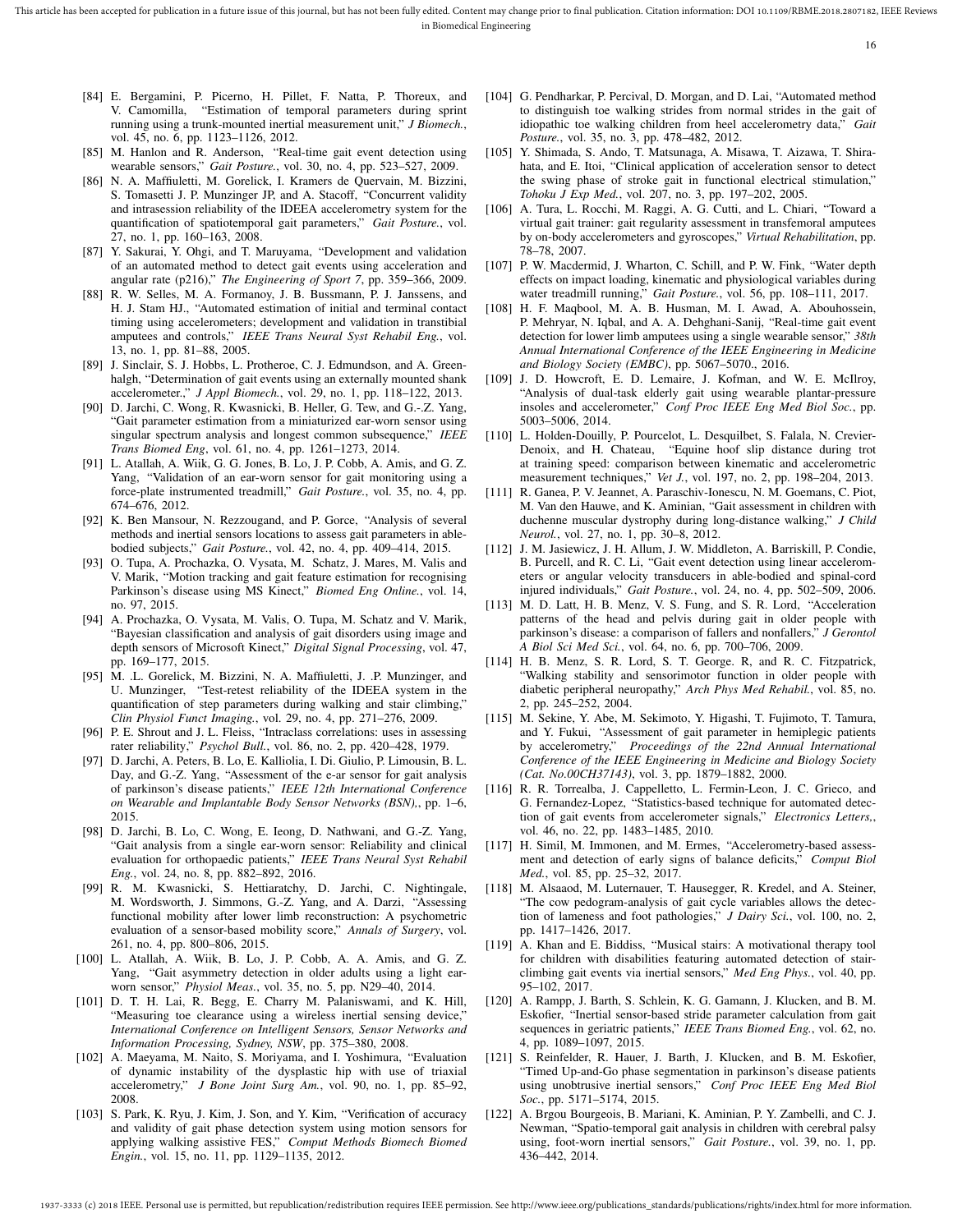- [123] U. R. Acharya, S. V. Sree, C. M. Lim, P. C. Ang, M. Sekine, and T. Tamura, "Comparison of walking parameters obtained from the young, elderly and adults with support," *Comput Methods Biomech Biomed Engin.*, vol. 16, no. 11, pp. 1202–1212, 2013.
- [124] Y. Guo, D. Wu, G. Liu, G. Zhao, B. Huang, and L. Wang, "A lowcost body inertial-sensing network for practical gait discrimination of hemiplegia patients," *Telemed J E Health.*, vol. 18, no. 10, pp. 748–754, 2012.
- [125] H. Lau and K. Tong, "The reliability of using accelerometer and gyroscope for gait event identification on persons with dropped foot," *Gait Posture.*, vol. 27, no. 2, pp. 248–257, 2008.
- [126] J. Rueterbories, E. G. Spaich, and O. K. Andersen, "Characterization of gait pattern by 3D angular accelerations in hemiparetic and healthy gait," *Gait Posture.*, vol. 37, no. 2, pp. 183–189, 2013.
- [127] Y. L. Hsu, P. C. Chung, W. H. Wang, M. C. Pai, C. Y. Wang, C. W. Lin, H. L. Wu, and J. S. Wang, "Gait and balance analysis for patients with alzheimer's disease using an inertial-sensor-based wearable instrument," *IEEE J Biomed Health Inform.*, vol. 18, no. 6, pp. 1822–1830, 2014.
- [128] C. Ladha, J. O'Sullivan, Z. Belshaw, and L. Asher, "Gaitkeeper: A system for measuring canine gait," *Sensors (Basel).*, vol. 17, no. 2, 2017.
- [129] R. Barrois, T. Gregory, L. Oudre, T. Moreau, C. Truong, A. Aram-Pulini, A. Vienne, C. Labourdette, N. Vayatis, S. Buffat, A. Yelnik, C. Waele, S. Laporte, P. P. Vidal, and D. Ricard, "An automated recording method in clinical consultation to rate the limp in lower limb osteoarthritis," *PLoS One.*, vol. 11, no. 10, 2016.
- [130] A. H. Mackey, N. S. Stott, and S. E. Walt, "Reliability and validity of an activity monitor (IDEEA) in the determination of temporal-spatial gait parameters in individuals with cerebral palsy," *Gait Posture.*, vol. 28, no. 4, pp. 634–639, 2008.
- [131] R. I. Spain, R. J. St. George, A. Salarian, M. Mancini, J. M. Wagner F. B. Horak, and D. Bourdette, "Body-worn motion sensors detect balance and gait deficits in people with multiple sclerosis who have normal walking speed," *Gait Posture.*, vol. 35, no. 4, pp. 573–578, 2012.
- [132] S. Tadano, R. Takeda, K. Sasaki, T. Fujisawa, and H. Tohyama, "Gait characterization for osteoarthritis patients using wearable gait sensors (h-gait systems).," *J Biomech.*, vol. 49, no. 5, pp. 684–690, 2016.
- [133] V. Maynard, A. M. Bakheit, J. Oldham, and J. Freeman, "Intra-rater and inter-rater reliability of gait measurements with CODA mpx30 motion analysis system," *Gait Posture.*, vol. 17, no. 1, pp. 59–67, 2003.
- [134] S. E. Lord, M. Weatherall, and L. Rochester, "Community ambulation in older adults: which internal characteristics are important?," *Arch Phys Med Rehabil.*, vol. 91, no. 3, pp. 378–383, 2010.
- [135] S. Hwang G. Moon and Y. Kim, "Is tow-accelerometer set-up better for the determination of gait patterns?," *World Congress on Medical Physics and Biomedical Engineering*, pp. 2999–3002, 2006.
- [136] R. Schwesig, R. Kauert, S. Wust, S. Becker, and S. Leuchte, "Reliability of the novel gait analysis system Rehawatch," *Biomed Tech (Berl).*, vol. 55, no. 2, pp. 109–115, 2010.
- [137] R. Lemoyne T. Mastroianni M. Cozza C. Coroian W. Grundfest, "Implementation of an iphone as a wireless accelerometer for quantifying gait characteristics," *Conf Proc IEEE Eng Med Biol Soc.*, pp. 3847– 3851, 2010.
- [138] F. Kluge, H. Ganer, J. Hannink, C. Pasluosta, J. Klucken and B. M. Eskofier, "Towards mobile gait analysis: concurrent validity and testretest reliability of an inertial measurement system for the assessment of spatio-temporal gait parameters," *Sensors*, vol. 17, no. 7, 2017.
- [139] L. Donath, O. Faude, E. Lichtenstein, G. Pagenstert, C. Nesch and A. Mndermann, "Mobile inertial sensor based gait analysis: Validity and reliability of spatiotemporal gait characteristics in healthy seniors, *Gait Posture*, vol. 49, pp. 371–374, 2016.
- [140] L. Donath, O. Faude, E. Lichtenstein, C. Nuesch and A. Mundermann, "Validity and reliability of a portable gait analysis system for measuring spatiotemporal gait characteristics: comparison to an instrumented treadmill," *Journal of NeuroEngineering and Rehabilitation*, vol. 13, no. 6, 2016.
- [141] J. S. Brach, S. Perera, S. Studenski and A. B. Newman, "The reliability and validity of measures of gait variability in community-dwelling older adults," *Arch Phys Med Rehabil.*, vol. 89, no. 12, pp. 2293– 2296, 2008.
- [142] C. J. van Uden and M. P. Besser, "Test-retest reliability of temporal and spatial gait characteristics measured with an instrumented walkway system (GAITRite)," *BMC Musculoskelet Disord.*, vol. 5, no. 13, 2004.
- [143] M. Montero-Odasso, A. Casas, K. T. Hansen, P. Bilski, I. Gutmanis, J. L. Wells and M. J. Borrie, "Quantitative gait analysis under dual-task in older people with mild cognitive impairment: a reliability study," *J Neuroeng Rehabil.*, vol. 6, no. 35, 2009.
- [144] N. M. Kosse, S. Caljouw, D. Vervoort, N. Vuillerme, and C. J. Lamoth, "Validity and reliability of gait and postural control analysis using the tri-axial accelerometer of the iPod touch," *Ann Biomed Eng.*, vol. 43, no. 8, pp. 1935–1946, 2015.
- [145] T. T. Pham, S. T. Moore, S. J. G. Lewis, D. N. Nguyen, E. Dutkiewicz, A. J. Fuglevand, A. L. McEwan and P. H. W. Leong, "Freezing of gait detection in parkinson's disease: A subject-independent detector using anomaly scores," *IEEE Trans Biomed Eng*, vol. 64, no. 11, pp. 2719– 2728, 2017.
- [146] Z. He and W. Zhang, "Estimation of walking speed using accelerometer and artificial neural networks," *Part of the Communications in Computer and Information Science book series (CCIS, volume 159)*, vol. 159, pp. 42–47, 2011.
- [147] Q. Li, M. Young, V. Naing, and J. M. Donelan, "Walking speed and slope estimation using shank-mounted inertial measurement units," *IEEE International Conference on Rehabilitation Robotics, Kyoto International Conference Center*, pp. 839–844, 2009.
- [148] Y. Song, S. Shin, S. Kim, D. Lee, and K. H. Lee, "Speed estimation from a tri-axial accelerometer using neural networks.," *Conf Proc IEEE Eng Med Biol Soc.*, pp. 3224–3227, 2007.
- [149] E. Bishop and Q. Li, "Walking speed estimation using shank-mounted accelerometers," *IEEE International Conference on Robotics and Automation*, pp. 5096–5101, 2010.
- [150] A. Zijlstra and W. Zijlstra, "Trunk-acceleration based assessment of gait parameters in older persons: a comparison of reliability and validity of four inverted pendulum based estimations," *Gait Posture.*, vol. 38, no. 4, pp. 940–944, 2013.
- [151] M. Kawabata, K. Goto, C. Fukusaki, K. Sasaki, E. Hihara, T. Mizushina, and N. Ishii, "Acceleration patterns in the lower and upper trunk during running," *J Sports Sci.*, vol. 31, no. 16, pp. 1841– 1853, 2013.
- [152] C. Little, J. Lee, D. A. James, and K. Davison, "An evaluation of inertial sensor technology in the discrimination of human gait," *J Sports Sci.*, vol. 31, no. 12, pp. 1312–1318, 2013.
- [153] J. C. Alvarez, R. C. Gonzlez, D. Alvarez, A. M. Lpez, and J. Rodrguez-Ura, "Multisensor approach to walking distance estimation with foot inertial sensing," *Conf Proc IEEE Eng Med Biol Soc.*, pp. 5719–5722, 2007.
- [154] A. Kose, A. Cereatti, and U. Della Croce, "Bilateral step length estimation using a single inertial measurement unit attached to the pelvis," *J Neuroeng Rehabil.*, vol. 9, no. 9, 2012.
- [155] Q. Li, M. Young, V. Naing, and J. M. Donelan, "Walking speed estimation using a shank-mounted inertial measurement unit," *Biomech.*, vol. 43, no. 8, pp. 1640–1643, 2010.
- [156] S. Yang and Q. Li, "IMU-based ambulatory walking speed estimation in constrained treadmill and overground walking," *Comput Methods Biomech Biomed Engin.*, vol. 15, no. 3, pp. 313–322, 2012.
- [157] S. Yang, A. Laudanski, and Q. Li, "Inertial sensors in estimating walking speed and inclination: an evaluation of sensor error models," *Med Biol Eng Comput.*, vol. 50, no. 4, pp. 383–93, 2012.
- [158] S. Gillain, M. Boutaayamou, N. Dardenne, C. Schwartz, M. Demonceau, C. Gerontitis, F. Depierreux, E. Salmon, G. Garraux, O. Bruyre, O. Brls, J. L. Croisier, and J. Petermans, "Data set of healthy old people assessed for three walking conditions using accelerometric and opto-electronic methods," *Aging Clin Exp Res.*, 2017.
- [159] C. M. Barnes, C. C. Clark, M. D. Holton, G. Stratton, and H. D. Summers, "Quantitative time profiling of children's activity and motion," *Med Sci Sports Exerc.*, vol. 49, no. 1, pp. 183–190, 2017.
- [160] I. Gonzlez, J. Fontecha, R. Hervs, and J. Bravo, "Estimation of temporal gait events from a single accelerometer through the scalespace filtering idea," *J Med Syst.*, vol. 40, no. 12, pp. 251, 2016.
- [161] H. Zhou, N. Ji, O. W. Samuel, Y. Cao, Z. Zhao, S. Chen, and G. Li, "Towards real-time detection of gait events on different terrains using time-frequency analysis and peak heuristics algorithm," *Sensors (Basel).*, vol. 16, no. 10, 2016.
- [162] K. H. Schtte, J. Aeles, T. O. De-Beck, B. C. van der Zwaard, R. Venter, and B. Vanwanseele, "Surface effects on dynamic stability and loading during outdoor running using wireless trunk accelerometry," *Gait* Posture., vol. 48, pp. 220-205, 2016.
- [163] N. Kitagawa and N. Ogihara, "Estimation of foot trajectory during human walking by a wearable inertial measurement unit mounted to the foot," *Gait Posture.*, vol. 45, pp. 110–104, 2016.